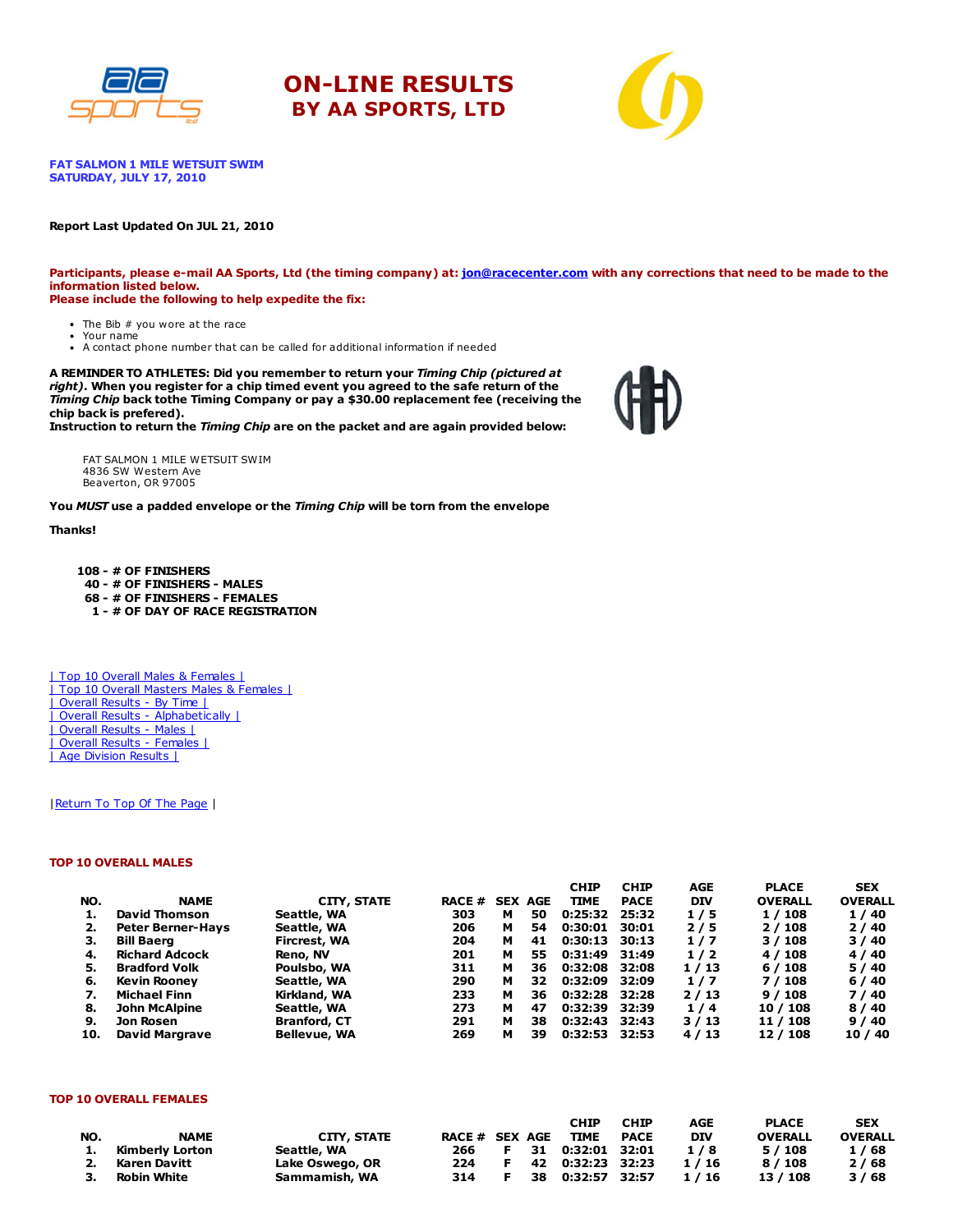| 4. | <b>Emma Coulson</b>    | Kirkland, WA  | 64  |    | 25. | $0:34:16$ 34:16  | 1/2  | 14 / 108 | 4/68  |
|----|------------------------|---------------|-----|----|-----|------------------|------|----------|-------|
| 5. | Jennifer Mesler        | Kent, WA      | 276 |    | 40  | 0:35:17 35:17    | 2/16 | 20/108   | 5/68  |
| 6. | <b>Nancy Clarke</b>    | Snohomish, WA | 217 |    | 37  | 0:36:24 36:24    | 2/16 | 21 / 108 | 6/68  |
| 7. | Karen Buttram          | Seattle, WA   | 211 | F. |     | 53 0:36:47 36:47 | 1/8  | 22 / 108 | 7/68  |
| 8. | Rachel Escoto          | Snohomish, WA | 230 |    |     | 41 0:37:11 37:11 | 3/16 | 23 / 108 | 8/68  |
| 9. | Kari Vander Stoep      | Seattle, WA   | 307 | F. | 37  | 0:37:19 37:19    | 3/16 | 25/108   | 9/68  |
|    | 10. Francesca Leonetti | Seattle, WA   | 262 |    |     | 41 0:37:22 37:22 | 4/16 | 26 / 108 | 10/68 |

### | Return To Top Of The Page |

### TOP 10 OVERALL MASTERS MALES

| NO. | <b>NAME</b>              | CITY, STATE                  | <b>RACE #</b> |   | <b>SEX AGE</b> | <b>CHIP</b><br><b>TIME</b> | <b>CHIP</b><br><b>PACE</b> | <b>AGE</b><br><b>DIV</b> | <b>PLACE</b><br><b>OVERALL</b> | <b>SEX</b><br><b>OVERALL</b> |
|-----|--------------------------|------------------------------|---------------|---|----------------|----------------------------|----------------------------|--------------------------|--------------------------------|------------------------------|
| 1.  | David Thomson            | Seattle, WA                  | 303           | м | 50             | 0:25:32                    | 25:32                      | 1/5                      | 1/108                          | 1/40                         |
| 2.  | <b>Peter Berner-Hays</b> | Seattle, WA                  | 206           | м | 54             | 0:30:01                    | 30:01                      | 2/5                      | 2/108                          | 2/40                         |
| З.  | <b>Bill Baerg</b>        | <b>Fircrest, WA</b>          | 204           | м | 41             | $0:30:13$ 30:13            |                            | 1/7                      | 3/108                          | 3/40                         |
| 4.  | <b>Richard Adcock</b>    | Reno, NV                     | 201           | м | 55             | 0:31:49 31:49              |                            | 1/2                      | 4 / 108                        | 4/40                         |
| 5.  | <b>John McAlpine</b>     | Seattle, WA                  | 273           | м | 47             | 0:32:39                    | 32:39                      | 1/4                      | 10/108                         | 8/40                         |
| 6.  | <b>Mark Bickford</b>     | <b>Bainbridge Island, WA</b> | 323           | м | 51             | 0:34:33                    | - 34:33                    | 3/5                      | 15 / 108                       | 11 / 40                      |
| 7.  | <b>Eric Peterson</b>     | Redmond, WA                  | 282           | м | 47             | 0:35:09                    | 35:09                      | 2/4                      | 18 / 108                       | 14 / 40                      |
| 8.  | <b>Paul Webber</b>       | <b>Bainbridge Island, WA</b> | 322           | м | 51             | 0:37:14                    | 37:14                      | 4/5                      | 24 / 108                       | 16 / 40                      |
| 9.  | <b>Sydney Vinnedge</b>   | Seattle, WA                  | 309           | м | 44             | 0:37:38                    | 37:38                      | 2/7                      | 27/108                         | 17/40                        |
| 10. | <b>Barry Gjerdrum</b>    | Seattle, WA                  | 239           | м | 40             | 0:37:45 37:45              |                            | 3/7                      | 28 / 108                       | 18 / 40                      |

#### TOP 10 OVERALL MASTERS FEMALES

| NO. | <b>NAME</b>             | <b>CITY, STATE</b> | RACE # |    | <b>SEX AGE</b> | <b>CHIP</b><br><b>TIME</b> | <b>CHIP</b><br><b>PACE</b> | AGE<br><b>DIV</b> | <b>PLACE</b><br><b>OVERALL</b> | <b>SEX</b><br><b>OVERALL</b> |
|-----|-------------------------|--------------------|--------|----|----------------|----------------------------|----------------------------|-------------------|--------------------------------|------------------------------|
|     | Karen Davitt            | Lake Oswego, OR    | 224    | F. | 42             | 0:32:23                    | 32:23                      | 1/16              | 8/108                          | 2/68                         |
|     | Jennifer Mesler         | Kent, WA           | 276    | F. | 40             | 0:35:17                    | 35:17                      | 2/16              | 20/108                         | 5 / 68                       |
| з.  | Karen Buttram           | Seattle, WA        | 211    | F. | 53             | 0:36:47                    | 36:47                      | 1/8               | 22/108                         | 7 / 68                       |
| 4.  | Rachel Escoto           | Snohomish, WA      | 230    | F. | 41             | $0:37:11$ 37:11            |                            | 3/16              | 23 / 108                       | 8 / 68                       |
| 5.  | Francesca Leonetti      | Seattle, WA        | 262    | F. | 41             | 0:37:22 37:22              |                            | 4/16              | 26/108                         | 10/68                        |
| 6.  | Peggy Kent              | Mercer Island, WA  | 253    | F. | 57             | 0:38:03                    | 38:03                      | 1/10              | 29/108                         | 11/68                        |
| 7.  | <b>Suzanne Tierney</b>  | Redmond, WA        | 304    | F. | 43             | 0:38:55 38:55              |                            | 5/16              | 33 / 108                       | 12/68                        |
| 8.  | Kaetche Miller          | Seattle, WA        | 325    | F. | 63             | 0:40:48                    | 40:48                      | 1/2               | 40 / 108                       | 14 / 68                      |
| 9.  | <b>E</b> Houston Lebrun | Seattle, WA        | 261    |    | 56             | 0:41:01                    | 41:01                      | 2/10              | 41 / 108                       | 15 / 68                      |
| 10. | Sandra Poliachik        | Seattle, WA        | 285    |    | 46             | 0:41:45                    | 41:45                      | 1/4               | 44 / 108                       | 17 / 68                      |

### | Return To Top Of The Page |

### MEN'S & WOMEN'S OVERALL RESULTS - 1 MILE WETSUIT

|     |                           |                              |               |                |    | <b>CHIP</b>   | <b>CHIP</b> | AGE        | <b>PLACE</b>   | <b>SEX</b>     |
|-----|---------------------------|------------------------------|---------------|----------------|----|---------------|-------------|------------|----------------|----------------|
| NO. | <b>NAME</b>               | CITY, STATE                  | <b>RACE #</b> | <b>SEX AGE</b> |    | <b>TIME</b>   | <b>PACE</b> | <b>DIV</b> | <b>OVERALL</b> | <b>OVERALL</b> |
| 1.  | <b>David Thomson</b>      | Seattle, WA                  | 303           | м              | 50 | 0:25:32       | 25:32       | 1/5        | 1/108          | 1/40           |
| 2.  | <b>Peter Berner-Hays</b>  | Seattle, WA                  | 206           | м              | 54 | 0:30:01       | 30:01       | 2/5        | 2/108          | 2/40           |
| з.  | <b>Bill Baerg</b>         | Fircrest, WA                 | 204           | м              | 41 | 0:30:13       | 30:13       | 1/7        | 3/108          | 3/40           |
| 4.  | <b>Richard Adcock</b>     | Reno, NV                     | 201           | м              | 55 | 0:31:49       | 31:49       | 1/2        | 4/108          | 4 / 40         |
| 5.  | Kimberly Lorton           | Seattle, WA                  | 266           | F              | 31 | 0:32:01       | 32:01       | 1/8        | 5/108          | 1/68           |
| 6.  | <b>Bradford Volk</b>      | Poulsbo, WA                  | 311           | м              | 36 | 0:32:08       | 32:08       | 1/13       | 6/108          | 5 / 40         |
| 7.  | <b>Kevin Rooney</b>       | Seattle, WA                  | 290           | м              | 32 | 0:32:09       | 32:09       | 1/7        | 7 / 108        | 6/40           |
| 8.  | <b>Karen Davitt</b>       | Lake Oswego, OR              | 224           | F              | 42 | 0:32:23       | 32:23       | 1/16       | 8/108          | 2/68           |
| 9.  | <b>Michael Finn</b>       | Kirkland, WA                 | 233           | М              | 36 | 0:32:28       | 32:28       | 2/13       | 9/108          | 7/40           |
| 10. | John McAlpine             | Seattle, WA                  | 273           | м              | 47 | 0:32:39       | 32:39       | 1/4        | 10 / 108       | 8/40           |
| 11. | Jon Rosen                 | <b>Branford, CT</b>          | 291           | м              | 38 | 0:32:43       | 32:43       | 3/13       | 11 / 108       | 9/40           |
| 12. | <b>David Margrave</b>     | <b>Bellevue, WA</b>          | 269           | М              | 39 | 0:32:53       | 32:53       | 4/13       | 12 / 108       | 10 / 40        |
| 13. | <b>Robin White</b>        | Sammamish, WA                | 314           | F              | 38 | 0:32:57       | 32:57       | 1/16       | 13 / 108       | 3/68           |
| 14. | <b>Emma Coulson</b>       | Kirkland, WA                 | 64            | F              | 25 | 0:34:16       | 34:16       | 1/2        | 14 / 108       | 4/68           |
| 15. | <b>Mark Bickford</b>      | <b>Bainbridge Island, WA</b> | 323           | М              | 51 | 0:34:33       | 34:33       | 3/5        | 15 / 108       | 11/40          |
| 16. | <b>Mark Webb</b>          | Seattle, WA                  | 313           | м              | 34 | 0:34:41       | 34:41       | $2/7$      | 16 / 108       | 12 / 40        |
| 17. | <b>Kerry Pray</b>         | Lake Stevens, WA             | 288           | м              | 36 | 0:34:53       | 34:53       | 5/13       | 17 / 108       | 13 / 40        |
| 18. | <b>Eric Peterson</b>      | Redmond, WA                  | 282           | м              | 47 | 0:35:09       | 35:09       | $2/4$      | 18 / 108       | 14 / 40        |
| 19. | <b>Eric Urban</b>         | Seattle, WA                  | 324           | м              | 33 | 0:35:15       | 35:15       | 3/7        | 19 / 108       | 15 / 40        |
| 20. | <b>Jennifer Mesler</b>    | Kent, WA                     | 276           | F              | 40 | 0:35:17       | 35:17       | 2/16       | 20 / 108       | 5 / 68         |
| 21. | <b>Nancy Clarke</b>       | Snohomish, WA                | 217           | F              | 37 | 0:36:24       | 36:24       | 2/16       | 21 / 108       | 6/68           |
| 22. | <b>Karen Buttram</b>      | Seattle, WA                  | 211           | F              | 53 | 0:36:47       | 36:47       | 1/8        | 22 / 108       | 7/68           |
| 23. | <b>Rachel Escoto</b>      | Snohomish, WA                | 230           | F              | 41 | 0:37:11       | 37:11       | 3/16       | 23 / 108       | 8/68           |
| 24. | <b>Paul Webber</b>        | <b>Bainbridge Island, WA</b> | 322           | м              | 51 | 0:37:14       | 37:14       | 4/5        | 24 / 108       | 16 / 40        |
| 25. | Kari Vander Stoep         | Seattle, WA                  | 307           | F              | 37 | 0:37:19       | 37:19       | 3/16       | 25 / 108       | 9/68           |
| 26. | <b>Francesca Leonetti</b> | Seattle, WA                  | 262           | F              | 41 | 0:37:22 37:22 |             | 4/16       | 26 / 108       | 10/68          |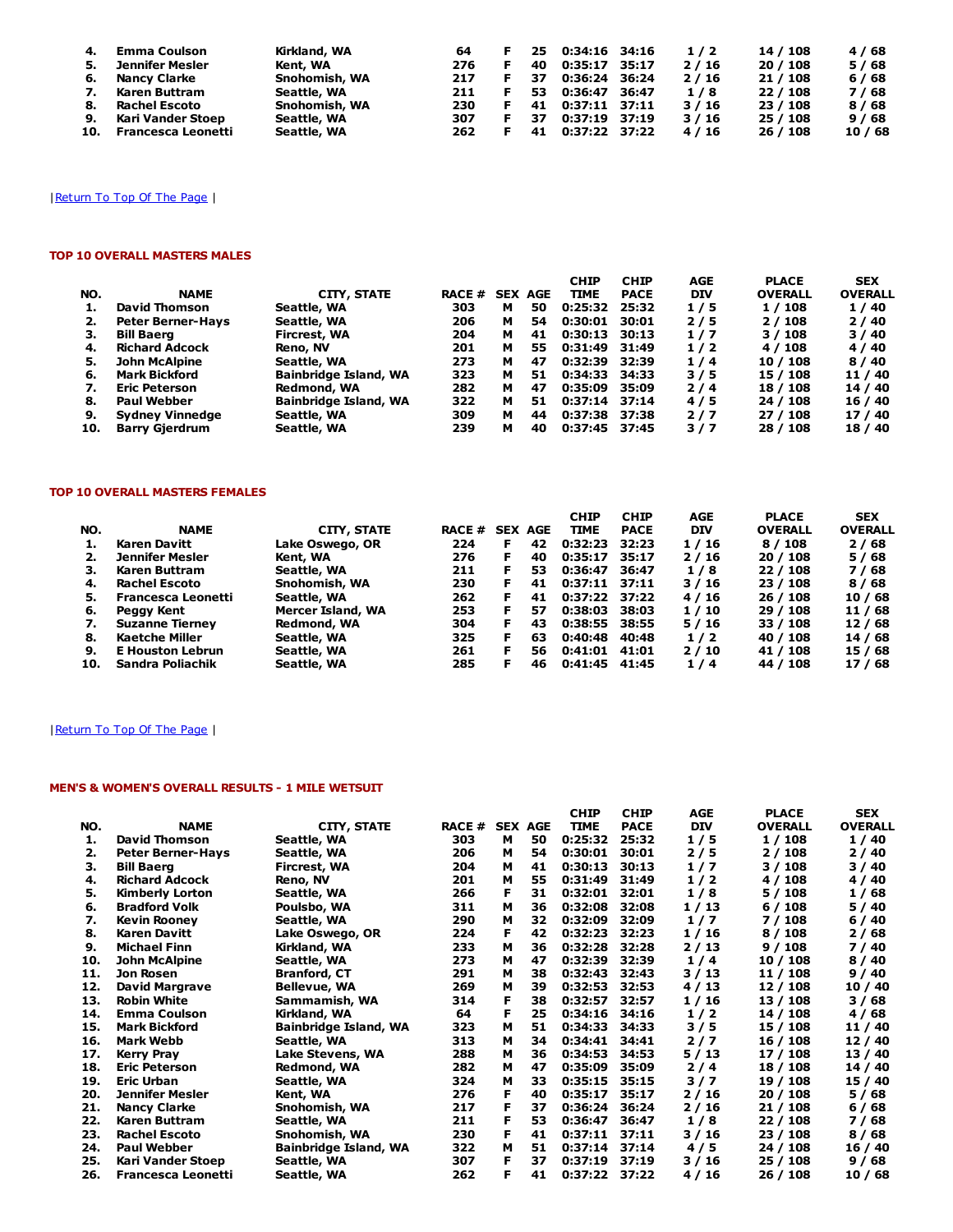| 27.  | <b>Sydney Vinnedge</b>       | Seattle, WA                  | 309 | M | 44 | 0:37:38           | 37:38 | 2/7     | 27 / 108  | 17 / 40 |
|------|------------------------------|------------------------------|-----|---|----|-------------------|-------|---------|-----------|---------|
| 28.  | <b>Barry Gjerdrum</b>        | Seattle, WA                  | 239 | м | 40 | 0:37:45           | 37:45 | 3/7     | 28 / 108  | 18 / 40 |
| 29.  | Peggy Kent                   | Mercer Island, WA            | 253 | F | 57 | 0:38:03           | 38:03 | 1/10    | 29 / 108  | 11 / 68 |
| 30.  | John Combs                   | Seattle, WA                  | 218 | М | 36 | 0:38:11           | 38:11 | 6/13    | 30 / 108  | 19 / 40 |
| 31.  | <b>Dennis Niles</b>          | Olympia, WA                  | 277 | М | 64 | 0:38:26           | 38:26 | 1/1     | 31 / 108  | 20/40   |
| 32.  | <b>Manlio Vecchiet</b>       | Seattle, WA                  | 308 | М | 40 | 0:38:27           | 38:27 | 4/7     | 32 / 108  | 21/40   |
| 33.  | <b>Suzanne Tierney</b>       | Redmond, WA                  | 304 | F | 43 | 0:38:55           | 38:55 | 5 / 16  | 33 / 108  | 12/68   |
| 34.  | Steven Potokar               | Seattle, WA                  | 286 | М | 32 | 0:39:14           | 39:14 | 4/7     | 34 / 108  | 22/40   |
| 35.  | <b>Bill Sepeda</b>           | Seattle, WA                  | 321 | М | 38 | 0:39:17           | 39:17 | 7 / 13  | 35 / 108  | 23/40   |
| 36.  | <b>Chris Booher</b>          | Seattle, WA                  | 331 | М | 39 | 0:39:36           | 39:36 | 8/13    | 36 / 108  | 24 / 40 |
| 37.  | <b>Christopher Cortelyou</b> | Seattle, WA                  | 219 | М | 38 | 0:39:51           | 39:51 | 9/13    | 37 / 108  | 25 / 40 |
| 38.  | Nicholas Kerr                | Seattle, WA                  | 254 | М | 38 | 0:39:53           | 39:53 | 10/13   | 38 / 108  | 26/40   |
|      | <b>Marena Hawk</b>           |                              |     |   |    | 0:39:56           | 39:56 |         |           | 13/68   |
| 39.  |                              | Seattle, WA                  | 244 | F | 30 |                   |       | 2/8     | 39 / 108  |         |
| 40.  | Kaetche Miller               | Seattle, WA                  | 325 | F | 63 | 0:40:48           | 40:48 | 1/2     | 40 / 108  | 14/68   |
| 41.  | <b>E Houston Lebrun</b>      | Seattle, WA                  | 261 | F | 56 | 0:41:01           | 41:01 | 2 / 10  | 41 / 108  | 15 / 68 |
| 42.  | Dave Stewart                 | Seattle, WA                  | 300 | М | 54 | 0:41:04           | 41:04 | 5/5     | 42 / 108  | 27/40   |
| 43.  | <b>Caroline Cardosi</b>      | Seattle, WA                  | 213 | F | 23 | $0:41:11$ $41:11$ |       | 1/1     | 43 / 108  | 16/68   |
| 44.  | Sandra Poliachik             | Seattle, WA                  | 285 | F | 46 | 0:41:45 41:45     |       | 1/4     | 44 / 108  | 17/68   |
| 45.  | <b>Jane McGehee</b>          | Seattle, WA                  | 274 | F | 43 | 0:41:48           | 41:48 | 6/16    | 45 / 108  | 18 / 68 |
| 46.  | <b>Danielle Lansford</b>     | San Antonio, TX              | 259 | F | 25 | 0:42:06           | 42:06 | 2/2     | 46 / 108  | 19 / 68 |
| 47.  | <b>Sheri Somers</b>          | <b>Bainbridge Island, WA</b> | 298 | F | 58 | 0:42:06 42:06     |       | 3 / 10  | 47 / 108  | 20/68   |
| 48.  | Kathryn Williams             | <b>Bainbridge Island, WA</b> | 317 | F | 58 | 0:42:55           | 42:55 | 4 / 10  | 48 / 108  | 21/68   |
| 49.  | <b>Stephen McGehee</b>       | Seattle, WA                  | 275 | М | 44 | 0:42:59           | 42:59 | 5/7     | 49 / 108  | 28 / 40 |
| 50.  | <b>M</b> Beth Crane          | Seattle, WA                  | 220 | F | 56 | 0:43:04           | 43:04 | 5 / 10  | 50 / 108  | 22/68   |
| 51.  | Melissa Bertocchini          | Seattle, WA                  | 208 | F | 42 | 0:43:29           | 43:29 | 7/16    | 51 / 108  | 23/68   |
| 52.  | <b>Reed Sillers</b>          | Seattle, WA                  | 296 | м | 39 | 0:43:54           | 43:54 | 11/13   | 52 / 108  | 29/40   |
|      |                              |                              |     | F |    |                   |       |         |           |         |
| 53.  | <b>Alice Brownstein</b>      | Seattle, WA                  | 209 |   | 39 | 0:44:01           | 44:01 | 4/16    | 53 / 108  | 24/68   |
| 54.  | Kim Lowe                     | Kirkland, WA                 | 267 | F | 40 | 0:44:12           | 44:12 | 8/16    | 54 / 108  | 25/68   |
| 55.  | <b>Richard Chung</b>         | <b>Bothell, WA</b>           | 216 | М | 27 | 0:44:18           | 44:18 | 1/1     | 55 / 108  | 30 / 40 |
| 56.  | Adania Diaz                  | Kenmore, WA                  | 225 | F | 36 | 0:44:22           | 44:22 | 5 / 16  | 56 / 108  | 26/68   |
| 57.  | <b>Carey Farguhar</b>        | Seattle, WA                  | 330 | F | 42 | 0:44:36           | 44:36 | 9/16    | 57 / 108  | 27/68   |
| 58.  | <b>Michelle Ihlan</b>        | Seattle, WA                  | 248 | F | 41 | 0:44:42           | 44:42 | 10 / 16 | 58 / 108  | 28 / 68 |
| 59.  | <b>Constance Standish</b>    | Seattle, WA                  | 327 | F | 43 | 0:44:44           | 44:44 | 11 / 16 | 59 / 108  | 29/68   |
| 60.  | Ara Jane Olufson             | Seattle, WA                  | 278 | F | 35 | 0:44:47           | 44:47 | 6/16    | 60/108    | 30/68   |
| 61.  | Jerilyn Praul                | Seattle, WA                  | 287 | F | 51 | 0:44:52           | 44:52 | 2/8     | 61 / 108  | 31 / 68 |
| 62.  | Wendi White                  | Seattle, WA                  | 320 | F | 33 | 0:44:59           | 44:59 | 3/8     | 62 / 108  | 32 / 68 |
| 63.  | <b>Sharan Daniel</b>         | Seattle, WA                  | 223 | F | 52 | 0:45:17           | 45:17 | 3/8     | 63 / 108  | 33 / 68 |
| 64.  | Julie Uyeda                  | Bellevue, WA                 | 306 | F | 39 | 0:45:21           | 45:21 | 7 / 16  | 64 / 108  | 34 / 68 |
| 65.  | Sarah Dods                   |                              | 226 | F | 38 | 0:45:23           | 45:23 | 8/16    | 65 / 108  | 35 / 68 |
|      |                              | Seattle, WA                  | 319 | F | 66 |                   | 45:42 | 1/1     |           |         |
| 66.  | Judy Ziemer                  | Tualatin, OR                 |     |   |    | 0:45:42           |       |         | 66 / 108  | 36/68   |
| 67.  | <b>Eric Scheuering</b>       | Portland, OR                 | 294 | М | 40 | 0:45:44           | 45:44 | 6/7     | 67 / 108  | 31 / 40 |
| 68.  | <b>Teresa Forsyth</b>        | Langely, WA                  | 234 | F | 42 | 0:45:45           | 45:45 | 12/16   | 68 / 108  | 37 / 68 |
| 69.  | Sarah Safranek               | Seattle, WA                  | 293 | F | 51 | 0:46:24           | 46:24 | 4/8     | 69 / 108  | 38 / 68 |
| 70.  | Aleksandra Urban             | Seattle, WA                  | 305 | F | 30 | 0:46:25           | 46:25 | 4/8     | 70 / 108  | 39 / 68 |
| 71.  | <b>Marieke Rack</b>          | Seattle, WA                  | 289 | F | 33 | 0:46:31           | 46:31 | 5/8     | 71 / 108  | 40 / 68 |
| 72.  | <b>Leslie Hayes</b>          | Boise, ID                    | 328 | F | 30 | 0:46:41           | 46:41 | 6/8     | 72 / 108  | 41 / 68 |
| 73.  | <b>Marcelo Bellinaso</b>     | Redmond, WA                  | 205 | М | 36 | 0:46:48           | 46:48 | 12 / 13 | 73 / 108  | 32/40   |
| 74.  | <b>Sheri Hancey</b>          | Seattle, WA                  | 241 | F | 54 | 0:46:52           | 46:52 | 5/8     | 74 / 108  | 42 / 68 |
| 75.  | <b>Stacey Panek</b>          | Seattle, WA                  | 279 | F | 38 | 0:47:03           | 47:03 | 9 / 16  | 75 / 108  | 43 / 68 |
| 76.  | Angus Bell                   | Portland, OR                 | 63  | М | 38 | 0:47:53           | 47:53 | 13 / 13 | 76 / 108  | 33 / 40 |
| 77.  | Christina Isacson            | Seattle, WA                  | 250 | F | 47 | 0:48:04           | 48:04 | 2/4     | 77 / 108  | 44 / 68 |
| 78.  | Laura Stusser-McNeil         | Seattle, WA                  | 301 | F | 50 | 0:48:08           | 48:08 | 6/8     | 78 / 108  | 45 / 68 |
| 79.  | Harumi Williams              | Bellevue, WA                 | 316 | F | 42 | 0:48:19           | 48:19 | 13 / 16 | 79 / 108  | 46 / 68 |
| 80.  | John Silver                  | <b>Bothell, WA</b>           | 297 | M | 58 | 0:48:25           | 48:25 | 2/2     | 80 / 108  | 34 / 40 |
|      |                              |                              |     |   |    |                   | 48:44 |         |           |         |
| 81.  | <b>Bridget Hiedemann</b>     | Seattle, WA                  | 246 | F | 44 | 0:48:44           |       | 14/16   | 81 / 108  | 47 / 68 |
| 82.  | Patricia Buchanan            | Langley, WA                  | 210 | F | 60 | 0:48:47           | 48:47 | 2/2     | 82 / 108  | 48 / 68 |
| 83.  | <b>Anne Voegtlen</b>         | <b>Bainbridge Island, WA</b> | 310 | F | 59 | 0:49:14           | 49:14 | 6 / 10  | 83 / 108  | 49 / 68 |
| 84.  | Linda Keeney                 | Shoreline, WA                | 252 | F | 56 | 0:49:23           | 49:23 | 7/10    | 84 / 108  | 50/68   |
| 85.  | Kathy Hebard                 | <b>Bremerton, WA</b>         | 245 | F | 38 | 0:49:40           | 49:40 | 10 / 16 | 85 / 108  | 51 / 68 |
| 86.  | <b>Chahna Ekstrom</b>        | <b>Bothell, WA</b>           | 229 | F | 44 | 0:49:56           | 49:56 | 15 / 16 | 86 / 108  | 52 / 68 |
| 87.  | <b>Beth Wigley</b>           | Sammamish, WA                | 315 | F | 37 | 0:50:12           | 50:12 | 11 / 16 | 87 / 108  | 53 / 68 |
| 88.  | Kristi Knieps                | Sammamish, WA                | 257 | F | 39 | 0:50:13           | 50:13 | 12/16   | 88 / 108  | 54 / 68 |
| 89.  | Joshua Dotson                | Wauna, WA                    | 228 | м | 32 | 0:50:21 50:21     |       | 5/7     | 89 / 108  | 35/40   |
| 90.  | <b>Andrew Piacsek</b>        | Thorp, WA                    | 283 | м | 46 | 0:50:52 50:52     |       | 3/4     | 90/108    | 36 / 40 |
| 91.  | <b>Carolyn Hutter</b>        | Seattle, WA                  | 326 | F | 38 | 0:51:04 51:04     |       | 13/16   | 91 / 108  | 55 / 68 |
| 92.  | <b>Carol Chan</b>            | Seattle, WA                  | 215 | F | 32 | 0:51:08           | 51:08 | 7/8     | 92/108    | 56 / 68 |
| 93.  | <b>Arlene Taylor</b>         | Freeland, WA                 | 302 | F | 56 | 0:51:28 51:28     |       | 8/10    | 93 / 108  | 57 / 68 |
| 94.  | <b>Chris Fassel</b>          | Seattle, WA                  | 232 | М | 45 | 0:51:30 51:30     |       | 4/4     | 94 / 108  | 37 / 40 |
| 95.  | Jawn Angus                   | Seattle, WA                  | 202 | М | 33 | 0:51:33 51:33     |       | 6/7     | 95 / 108  | 38 / 40 |
| 96.  | John Koreny                  | Seattle, WA                  | 332 | M | 40 | 0:51:41 51:41     |       | 7/7     | 96 / 108  | 39 / 40 |
| 97.  | Sara Keogh                   | Shoreline, WA                | 329 | F | 49 | 0:53:08           | 53:08 | 3/4     | 97 / 108  | 58 / 68 |
|      |                              |                              |     | F |    |                   |       |         |           |         |
| 98.  | Ellen Kildal                 | Seattle, WA                  | 255 |   | 37 | 0:54:03           | 54:03 | 14 / 16 | 98 / 108  | 59 / 68 |
| 99.  | Lynne Zeller                 | Issaquah, WA                 | 318 | F | 58 | 0:54:04           | 54:04 | 9 / 10  | 99 / 108  | 60/68   |
| 100. | <b>Garick Mattson</b>        | Seattle, WA                  | 272 | м | 33 | 0:56:16           | 56:16 | $7/7$   | 100 / 108 | 40 / 40 |
| 101. | Jill Seidenstein             | Seattle, WA                  | 295 | F | 39 | 0:56:37           | 56:37 | 15 / 16 | 101 / 108 | 61 / 68 |
| 102. | Anna Marshall                | Seattle, WA                  | 270 | F | 39 | 0:57:12           | 57:12 | 16 / 16 | 102 / 108 | 62/68   |
| 103. | Amy Klosterman               | Seattle, WA                  | 256 | F | 34 | 0:59:37           | 59:37 | 8/8     | 103 / 108 | 63 / 68 |
| 104. | <b>Nancy Lacombe</b>         | <b>Bellevue, WA</b>          | 258 | F | 51 | 0:59:48           | 59:48 | 7/8     | 104 / 108 | 64 / 68 |
| 105. | Kathy Marvin                 | Kirkland, WA                 | 271 | F | 52 | 1:01:21 61:21     |       | 8/8     | 105 / 108 | 65 / 68 |
| 106. | <b>Denise Geroux</b>         | Seattle, WA                  | 237 | F | 46 | 1:04:54           | 64:54 | 4/4     | 106 / 108 | 66 / 68 |
| 107. | Mary Pigott                  | Sammamish, WA                | 284 | F | 59 | 1:06:04           | 66:04 | 10/10   | 107 / 108 | 67 / 68 |
| 108. | Kyla Wallace                 | <b>Redmond, WA</b>           | 312 | F | 44 | 1:10:18           | 70:18 | 16/16   | 108 / 108 | 68 / 68 |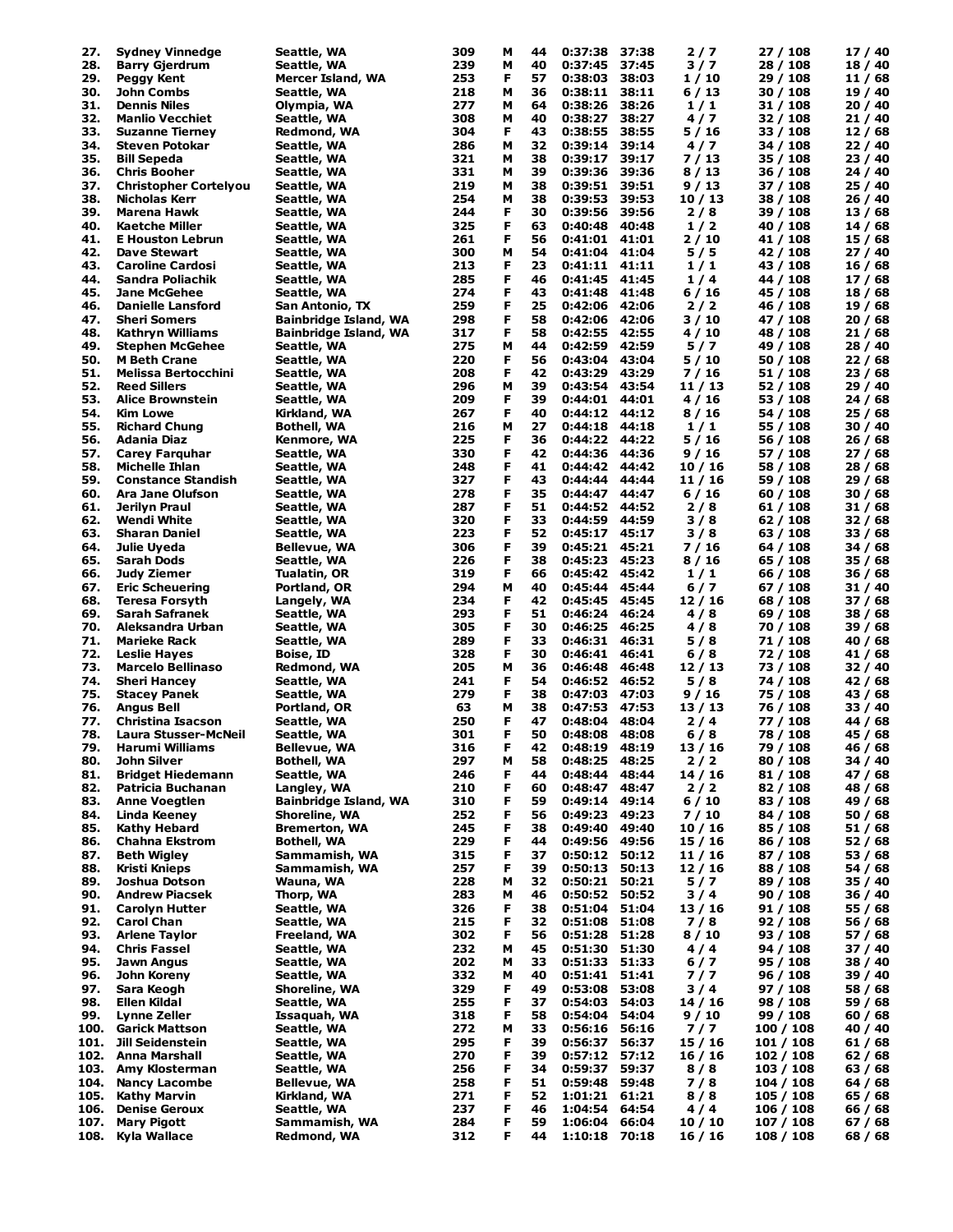### OVERALL RESULTS IN ALPHABETICAL ORDER - 1 MILE WETSUIT

|                                |                                     |                |        |          | <b>CHIP</b>        | <b>CHIP</b>    | <b>AGE</b>     | <b>PLACE</b>         | <b>SEX</b>         |
|--------------------------------|-------------------------------------|----------------|--------|----------|--------------------|----------------|----------------|----------------------|--------------------|
| <b>NAME</b>                    | <b>CITY, STATE</b>                  | RACE # SEX AGE |        |          | <b>TIME</b>        | <b>PACE</b>    | <b>DIV</b>     | OVERALL              | <b>OVERALL</b>     |
| Adcock, Richard                | Reno, NV                            | 201            | м      | 55       | 0:31:49            | 31:49          | 1/2            | 4 / 108              | 4 / 40             |
| Angus, Jawn                    | Seattle, WA                         | 202            | м      | 33       | 0:51:33            | 51:33          | $6/7$          | 95 / 108             | 38 / 40            |
| Baerg, Bill                    | Fircrest, WA                        | 204            | М      | 41       | 0:30:13            | 30:13          | 1/7            | 3 / 108              | 3 / 40             |
| Bell, Angus                    | Portland, OR                        | 63             | М      | 38       | 0:47:53            | 47:53          | 13 / 13        | 76 / 108             | 33 / 40            |
| Bellinaso, Marcelo             | Redmond, WA                         | 205            | М      | 36       | 0:46:48            | 46:48          | 12/13          | 73 / 108             | 32 / 40            |
| Berner-Hays, Peter             | Seattle, WA                         | 206            | м      | 54       | 0:30:01            | 30:01          | 2/5            | 2 / 108              | 2 / 40             |
| Bertocchini, Melissa           | Seattle, WA                         | 208            | F      | 42       | 0:43:29            | 43:29          | 7/16           | 51 / 108             | 23 / 68            |
| Beth Crane, M                  | Seattle, WA                         | 220            | F      | 56       | 0:43:04            | 43:04          | 5 / 10         | 50 / 108             | 22 / 68            |
| <b>Bickford, Mark</b>          | <b>Bainbridge Island, WA</b>        | 323            | м      | 51       | 0:34:33            | 34:33          | 3/5            | 15 / 108             | 11 / 40            |
| Booher, Chris                  | Seattle, WA                         | 331            | м      | 39       | 0:39:36            | 39:36          | 8 / 13         | 36 / 108             | 24 / 40            |
| <b>Brownstein, Alice</b>       | Seattle, WA                         | 209            | F      | 39       | 0:44:01            | 44:01          | 4 / 16         | 53 / 108             | 24 / 68            |
| Buchanan, Patricia             | Langley, WA                         | 210            | F      | 60       | 0:48:47            | 48:47          | 2/2            | 82 / 108             | 48 / 68            |
| Buttram, Karen                 | Seattle, WA                         | 211            | F      | 53       | 0:36:47            | 36:47          | 1/8            | 22 / 108             | 7 / 68             |
| Cardosi, Caroline              | Seattle, WA                         | 213            | F      | 23       | 0:41:11            | 41:11          | 1/1            | 43 / 108             | 16 / 68            |
| Chan, Carol                    | Seattle, WA                         | 215            | F      | 32       | 0:51:08            | 51:08          | 7/8            | 92 / 108             | 56 / 68            |
| Chung, Richard                 | <b>Bothell, WA</b>                  | 216            | М      | 27       | 0:44:18            | 44:18          | 1/1            | 55 / 108             | 30 / 40            |
| Clarke, Nancy                  | Snohomish, WA                       | 217            | F      | 37       | 0:36:24            | 36:24          | 2 / 16         | 21 / 108             | 6/68               |
| Combs, John                    | Seattle, WA                         | 218            | М      | 36       | 0:38:11            | 38:11          | 6 / 13         | 30 / 108             | 19 / 40            |
| Cortelyou, Christopher         | Seattle, WA                         | 219            | М      | 38       | 0:39:51            | 39:51          | 9 / 13         | 37 / 108             | 25 / 40            |
| Coulson, Emma                  | Kirkland, WA                        | 64             | F      | 25       | 0:34:16            | 34:16          | 1/2            | 14 / 108             | 4/68               |
| Daniel, Sharan                 | Seattle, WA                         | 223            | F      | 52       | 0:45:17 45:17      |                | 3/8            | 63 / 108             | 33 / 68            |
| Davitt, Karen                  | Lake Oswego, OR                     | 224            | F      | 42       | 0:32:23            | 32:23          | 1 / 16         | 8 / 108              | 2/68               |
| Diaz, Adania                   | Kenmore, WA                         | 225            | F      | 36       | 0:44:22            | 44:22          | 5 / 16         | 56 / 108             | 26/68              |
| Dods, Sarah                    | Seattle, WA                         | 226            | F      | 38       | 0:45:23            | 45:23          | 8 / 16         | 65 / 108             | 35 / 68            |
| Dotson, Joshua                 | Wauna, WA                           | 228            | М      | 32       | 0:50:21            | 50:21          | 5/7            | 89 / 108             | 35 / 40            |
| Ekstrom, Chahna                | <b>Bothell, WA</b>                  | 229            | F      | 44       | 0:49:56 49:56      |                | 15 / 16        | 86 / 108             | 52 / 68            |
| <b>Escoto, Rachel</b>          | Snohomish, WA                       | 230            | F      | 41       | $0:37:11$ 37:11    |                | 3 / 16         | 23 / 108             | 8/68               |
| <b>Farguhar, Carey</b>         | Seattle, WA                         | 330            | F      | 42       | 0:44:36            | 44:36          | 9 / 16         | 57 / 108             | 27 / 68            |
| Fassel, Chris                  | Seattle, WA                         | 232            | м      | 45       | 0:51:30            | 51:30          | 4/4            | 94 / 108             | 37 / 40            |
| Finn, Michael                  | Kirkland, WA                        | 233            | м      | 36       | 0:32:28<br>0:45:45 | 32:28          | 2 / 13         | 9/108                | 7 / 40             |
| Forsyth, Teresa                | Langely, WA                         | 234            | F      | 42       |                    | 45:45          | 12 / 16        | 68 / 108             | 37 / 68            |
| Geroux, Denise                 | Seattle, WA                         | 237<br>239     | F<br>м | 46       | 1:04:54            | 64:54          | 4/4            | 106 / 108            | 66 / 68            |
| Gjerdrum, Barry                | Seattle, WA                         | 241            | F      | 40<br>54 | 0:37:45            | 37:45          | 3/7            | 28 / 108             | 18 / 40            |
| Hancey, Sheri                  | Seattle, WA                         |                | F      | 30       | 0:46:52            | 46:52          | 5/8            | 74 / 108             | 42 / 68            |
| Hawk, Marena                   | Seattle, WA                         | 244<br>328     | F      | 30       | 0:39:56<br>0:46:41 | 39:56<br>46:41 | 2/8            | 39 / 108<br>72 / 108 | 13 / 68            |
| Hayes, Leslie<br>Hebard, Kathy | Boise, ID                           | 245            | F      | 38       | 0:49:40            | 49:40          | 6/8<br>10 / 16 | 85 / 108             | 41 / 68            |
| Hiedemann, Bridget             | <b>Bremerton, WA</b><br>Seattle, WA | 246            | F      | 44       | 0:48:44            | 48:44          | 14 / 16        | 81 / 108             | 51 / 68<br>47 / 68 |
| <b>Houston Lebrun, E</b>       | Seattle, WA                         | 261            | F      | 56       | 0:41:01            | 41:01          | 2/10           | 41 / 108             | 15 / 68            |
| Hutter, Carolyn                | Seattle, WA                         | 326            | F      | 38       | 0:51:04            | 51:04          | 13 / 16        | 91 / 108             | 55 / 68            |
| <b>Ihlan, Michelle</b>         | Seattle, WA                         | 248            | F      | 41       | 0:44:42            | 44:42          | 10 / 16        | 58 / 108             | 28 / 68            |
| Isacson, Christina             | Seattle, WA                         | 250            | F      | 47       | 0:48:04            | 48:04          | 2/4            | 77 / 108             | 44 / 68            |
| Jane Olufson, Ara              | Seattle, WA                         | 278            | F      | 35       | 0:44:47            | 44:47          | 6 / 16         | 60/108               | 30 / 68            |
| Keeney, Linda                  | Shoreline, WA                       | 252            | F      | 56       | 0:49:23            | 49:23          | 7 / 10         | 84 / 108             | 50 / 68            |
| Kent, Peggy                    | Mercer Island, WA                   | 253            | F      | 57       | 0:38:03            | 38:03          | 1/10           | 29 / 108             | 11 / 68            |
| Keogh, Sara                    | Shoreline, WA                       | 329            | F      | 49       | 0:53:08            | 53:08          | 3/4            | 97 / 108             | 58 / 68            |
| Kerr, Nicholas                 | Seattle, WA                         | 254            | М      | 38       | 0:39:53            | 39:53          | 10 / 13        | 38 / 108             | 26 / 40            |
| Kildal, Ellen                  | Seattle, WA                         | 255            | F      | 37       | 0:54:03            | 54:03          | 14 / 16        | 98 / 108             | 59 / 68            |
| Klosterman, Amy                | Seattle, WA                         | 256            | F      | 34       | 0:59:37            | 59:37          | 8/8            | 103 / 108            | 63 / 68            |
| Knieps, Kristi                 | Sammamish, WA                       | 257            | F      | 39       | 0:50:13            | 50:13          | 12 / 16        | 88 / 108             | 54 / 68            |
| Koreny, John                   | Seattle, WA                         | 332            | M      | 40       | 0:51:41            | 51:41          | 7 / 7          | 96 / 108             | 39 / 40            |
| Lacombe, Nancy                 | Bellevue, WA                        | 258            | F      | 51       | 0:59:48            | 59:48          | 7/8            | 104 / 108            | 64 / 68            |
| Lansford, Danielle             | San Antonio, TX                     | 259            | F      | 25       | 0:42:06 42:06      |                | 2/2            | 46 / 108             | 19/68              |
| Leonetti, Francesca            | Seattle, WA                         | 262            | F      | 41       | 0:37:22 37:22      |                | 4 / 16         | 26 / 108             | 10/68              |
| Lorton, Kimberly               | Seattle, WA                         | 266            | F      | 31       | 0:32:01 32:01      |                | 1/8            | 5 / 108              | 1/68               |
| Lowe, Kim                      | Kirkland, WA                        | 267            | F      | 40       | $0:44:12$ $44:12$  |                | 8 / 16         | 54 / 108             | 25/68              |
| Margrave, David                | Bellevue, WA                        | 269            | М      | 39       | 0:32:53 32:53      |                | 4 / 13         | 12/108               | 10 / 40            |
| Marshall, Anna                 | Seattle, WA                         | 270            | F      | 39       | $0:57:12$ 57:12    |                | 16 / 16        | 102 / 108            | 62 / 68            |
| Marvin, Kathy                  | Kirkland, WA                        | 271            | F      | 52       | 1:01:21 61:21      |                | 8/8            | 105 / 108            | 65 / 68            |
| <b>Mattson, Garick</b>         | Seattle, WA                         | 272            | м      | 33       | 0:56:16            | 56:16          | 7 / 7          | 100 / 108            | 40 / 40            |
| McAlpine, John                 | Seattle, WA                         | 273            | м      | 47       | 0:32:39            | 32:39          | 1/4            | 10/108               | 8/40               |
| McGehee, Jane                  | Seattle, WA                         | 274            | F      | 43       | 0:41:48            | 41:48          | 6 / 16         | 45 / 108             | 18 / 68            |
| McGehee, Stephen               | Seattle, WA                         | 275            | М      | 44       | 0:42:59            | 42:59          | 5/7            | 49 / 108             | 28 / 40            |
| Mesler, Jennifer               | Kent, WA                            | 276            | F      | 40       | 0:35:17            | 35:17          | 2 / 16         | 20 / 108             | 5/68               |
| Miller, Kaetche                | Seattle, WA                         | 325            | F      | 63       | 0:40:48 40:48      |                | 1/2            | 40 / 108             | 14 / 68            |
| Niles, Dennis                  | Olympia, WA                         | 277            | М      | 64       | 0:38:26            | 38:26          | 1/1            | 31 / 108             | 20 / 40            |
| Panek, Stacey                  | Seattle, WA                         | 279            | F      | 38       | 0:47:03 47:03      |                | 9 / 16         | 75 / 108             | 43 / 68            |
| Peterson, Eric                 | Redmond, WA                         | 282            | м      | 47       | 0:35:09            | 35:09          | $2/4$          | 18 / 108             | 14 / 40            |
| Piacsek, Andrew                | Thorp, WA                           | 283            | м      | 46       | 0:50:52 50:52      |                | 3/4            | 90/108               | 36 / 40            |
| Pigott, Mary                   | Sammamish, WA                       | 284            | F      | 59       | 1:06:04            | 66:04          | 10 / 10        | 107 / 108            | 67 / 68            |
| Poliachik, Sandra              | Seattle, WA                         | 285            | F      | 46       | 0:41:45            | 41:45          | 1/4            | 44 / 108             | 17 / 68            |
| Potokar, Steven                | Seattle, WA                         | 286            | М      | 32       | 0:39:14            | 39:14          | 4/7            | 34 / 108             | 22/40              |
| Praul, Jerilyn                 | Seattle, WA                         | 287            | F      | 51       | 0:44:52            | 44:52          | 2/8            | 61 / 108             | 31 / 68            |
| Pray, Kerry                    | Lake Stevens, WA                    | 288            | м      | 36       | 0:34:53            | 34:53          | 5 / 13         | 17 / 108             | 13 / 40            |
| Rack, Marieke                  | Seattle, WA                         | 289            | F      | 33       | 0:46:31            | 46:31          | 5/8            | 71 / 108             | 40 / 68            |
| Rooney, Kevin                  | Seattle, WA                         | 290            | М      | 32       | 0:32:09            | 32:09          | 1/7            | 7 / 108              | 6 / 40             |
| Rosen, Jon                     | <b>Branford, CT</b>                 | 291            | м      | 38       | 0:32:43 32:43      |                | 3 / 13         | 11/108               | 9/40               |
|                                |                                     |                |        |          |                    |                |                |                      |                    |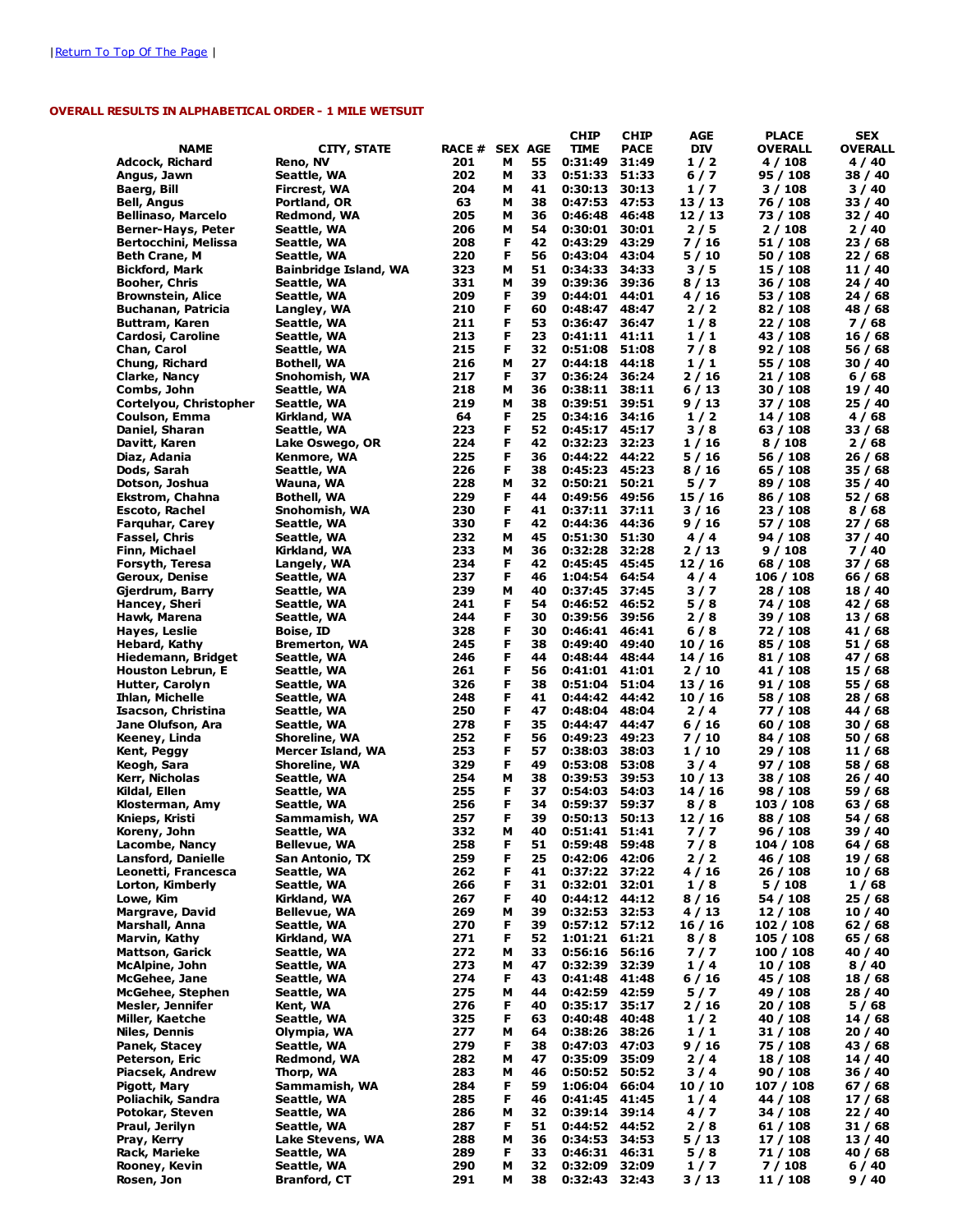| Safranek, Sarah       | Seattle, WA                  | 293 | F | 51 | 0:46:24 | 46:24 | 4/8     | 69 / 108  | 38/68   |
|-----------------------|------------------------------|-----|---|----|---------|-------|---------|-----------|---------|
| Scheuering, Eric      | Portland, OR                 | 294 | М | 40 | 0:45:44 | 45:44 | $6/7$   | 67 / 108  | 31 / 40 |
| Seidenstein, Jill     | Seattle, WA                  | 295 | F | 39 | 0:56:37 | 56:37 | 15 / 16 | 101 / 108 | 61 / 68 |
| Sepeda, Bill          | Seattle, WA                  | 321 | м | 38 | 0:39:17 | 39:17 | 7/13    | 35 / 108  | 23 / 40 |
| Sillers, Reed         | Seattle, WA                  | 296 | м | 39 | 0:43:54 | 43:54 | 11/13   | 52 / 108  | 29/40   |
| Silver, John          | Bothell, WA                  | 297 | М | 58 | 0:48:25 | 48:25 | $2/2$   | 80 / 108  | 34 / 40 |
| Somers, Sheri         | <b>Bainbridge Island, WA</b> | 298 | F | 58 | 0:42:06 | 42:06 | 3/10    | 47 / 108  | 20/68   |
| Standish, Constance   | Seattle, WA                  | 327 | F | 43 | 0:44:44 | 44:44 | 11 / 16 | 59 / 108  | 29/68   |
| Stewart, Dave         | Seattle, WA                  | 300 | М | 54 | 0:41:04 | 41:04 | 5/5     | 42 / 108  | 27 / 40 |
| Stusser-McNeil, Laura | Seattle, WA                  | 301 | F | 50 | 0:48:08 | 48:08 | 6/8     | 78 / 108  | 45 / 68 |
| Taylor, Arlene        | Freeland, WA                 | 302 | F | 56 | 0:51:28 | 51:28 | 8/10    | 93 / 108  | 57 / 68 |
| Thomson, David        | Seattle, WA                  | 303 | М | 50 | 0:25:32 | 25:32 | 1/5     | 1/108     | 1/40    |
| Tierney, Suzanne      | <b>Redmond, WA</b>           | 304 | F | 43 | 0:38:55 | 38:55 | 5/16    | 33 / 108  | 12/68   |
| Urban, Aleksandra     | Seattle, WA                  | 305 | F | 30 | 0:46:25 | 46:25 | 4/8     | 70 / 108  | 39/68   |
| Urban, Eric           | Seattle, WA                  | 324 | м | 33 | 0:35:15 | 35:15 | 3/7     | 19 / 108  | 15 / 40 |
| Uveda, Julie          | <b>Bellevue, WA</b>          | 306 | F | 39 | 0:45:21 | 45:21 | 7/16    | 64 / 108  | 34 / 68 |
| Vander Stoep, Kari    | Seattle, WA                  | 307 | F | 37 | 0:37:19 | 37:19 | 3/16    | 25 / 108  | 9 / 68  |
| Vecchiet, Manlio      | Seattle, WA                  | 308 | М | 40 | 0:38:27 | 38:27 | 4/7     | 32 / 108  | 21/40   |
| Vinnedge, Sydney      | Seattle, WA                  | 309 | м | 44 | 0:37:38 | 37:38 | 2/7     | 27 / 108  | 17 / 40 |
| Voegtlen, Anne        | <b>Bainbridge Island, WA</b> | 310 | F | 59 | 0:49:14 | 49:14 | 6/10    | 83 / 108  | 49 / 68 |
| Volk, Bradford        | Poulsbo, WA                  | 311 | М | 36 | 0:32:08 | 32:08 | 1/13    | 6/108     | 5 / 40  |
| Wallace, Kyla         | Redmond, WA                  | 312 | F | 44 | 1:10:18 | 70:18 | 16/16   | 108 / 108 | 68 / 68 |
| Webb, Mark            | Seattle, WA                  | 313 | м | 34 | 0:34:41 | 34:41 | 2/7     | 16 / 108  | 12/40   |
| Webber, Paul          | <b>Bainbridge Island, WA</b> | 322 | м | 51 | 0:37:14 | 37:14 | 4/5     | 24 / 108  | 16 / 40 |
| White, Robin          | Sammamish, WA                | 314 | F | 38 | 0:32:57 | 32:57 | 1/16    | 13 / 108  | 3 / 68  |
| White, Wendi          | Seattle, WA                  | 320 | F | 33 | 0:44:59 | 44:59 | 3/8     | 62 / 108  | 32 / 68 |
| Wigley, Beth          | Sammamish, WA                | 315 | F | 37 | 0:50:12 | 50:12 | 11 / 16 | 87 / 108  | 53 / 68 |
| Williams, Harumi      | <b>Bellevue, WA</b>          | 316 | F | 42 | 0:48:19 | 48:19 | 13/16   | 79 / 108  | 46 / 68 |
| Williams, Kathryn     | <b>Bainbridge Island, WA</b> | 317 | F | 58 | 0:42:55 | 42:55 | 4/10    | 48 / 108  | 21/68   |
| Zeller, Lynne         | Issaquah, WA                 | 318 | F | 58 | 0:54:04 | 54:04 | 9/10    | 99 / 108  | 60/68   |
| Ziemer, Judy          | Tualatin, OR                 | 319 | F | 66 | 0:45:42 | 45:42 | 1/1     | 66 / 108  | 36 / 68 |
|                       |                              |     |   |    |         |       |         |           |         |

### | Return To Top Of The Page |

## OVERALL RESULTS - MALE

|     |                              |                              |                       |   |    | <b>CHIP</b>   | <b>CHIP</b> | <b>AGE</b> | <b>PLACE</b>   | <b>SEX</b>     |
|-----|------------------------------|------------------------------|-----------------------|---|----|---------------|-------------|------------|----------------|----------------|
| NO. | <b>NAME</b>                  | <b>CITY, STATE</b>           | <b>RACE # SEX AGE</b> |   |    | <b>TIME</b>   | <b>PACE</b> | <b>DIV</b> | <b>OVERALL</b> | <b>OVERALL</b> |
| 1.  | <b>David Thomson</b>         | Seattle, WA                  | 303                   | м | 50 | 0:25:32       | 25:32       | 1/5        | 1/108          | 1/40           |
| 2.  | <b>Peter Berner-Hays</b>     | Seattle, WA                  | 206                   | м | 54 | 0:30:01       | 30:01       | 2/5        | 2/108          | 2/40           |
| з.  | <b>Bill Baerg</b>            | Fircrest, WA                 | 204                   | М | 41 | 0:30:13       | 30:13       | 1/7        | 3/108          | 3/40           |
| 4.  | <b>Richard Adcock</b>        | Reno, NV                     | 201                   | м | 55 | 0:31:49       | 31:49       | 1/2        | 4 / 108        | 4/40           |
| 5.  | <b>Bradford Volk</b>         | Poulsbo, WA                  | 311                   | м | 36 | 0:32:08       | 32:08       | 1/13       | 6/108          | 5/40           |
| 6.  | <b>Kevin Rooney</b>          | Seattle, WA                  | 290                   | м | 32 | 0:32:09       | 32:09       | 1/7        | 7 / 108        | 6/40           |
| 7.  | <b>Michael Finn</b>          | Kirkland, WA                 | 233                   | M | 36 | 0:32:28       | 32:28       | 2/13       | 9/108          | 7/40           |
| 8.  | John McAlpine                | Seattle, WA                  | 273                   | м | 47 | 0:32:39       | 32:39       | 1/4        | 10 / 108       | 8/40           |
| 9.  | Jon Rosen                    | <b>Branford, CT</b>          | 291                   | м | 38 | 0:32:43       | 32:43       | 3/13       | 11 / 108       | 9/40           |
| 10. | <b>David Margrave</b>        | <b>Bellevue, WA</b>          | 269                   | М | 39 | 0:32:53       | 32:53       | 4/13       | 12/108         | 10/40          |
| 11. | <b>Mark Bickford</b>         | <b>Bainbridge Island, WA</b> | 323                   | м | 51 | 0:34:33       | 34:33       | 3/5        | 15 / 108       | 11 / 40        |
| 12. | Mark Webb                    | Seattle, WA                  | 313                   | м | 34 | 0:34:41       | 34:41       | $2/7$      | 16 / 108       | 12/40          |
| 13. | <b>Kerry Pray</b>            | Lake Stevens, WA             | 288                   | м | 36 | 0:34:53       | 34:53       | 5/13       | 17 / 108       | 13 / 40        |
| 14. | <b>Eric Peterson</b>         | Redmond, WA                  | 282                   | М | 47 | 0:35:09       | 35:09       | 2/4        | 18 / 108       | 14 / 40        |
| 15. | Eric Urban                   | Seattle, WA                  | 324                   | м | 33 | 0:35:15       | 35:15       | 3/7        | 19 / 108       | 15 / 40        |
| 16. | <b>Paul Webber</b>           | <b>Bainbridge Island, WA</b> | 322                   | м | 51 | 0:37:14       | 37:14       | 4/5        | 24 / 108       | 16 / 40        |
| 17. | <b>Sydney Vinnedge</b>       | Seattle, WA                  | 309                   | м | 44 | 0:37:38       | 37:38       | 2/7        | 27 / 108       | 17/40          |
| 18. | <b>Barry Gjerdrum</b>        | Seattle, WA                  | 239                   | М | 40 | 0:37:45       | 37:45       | 3/7        | 28 / 108       | 18 / 40        |
| 19. | <b>John Combs</b>            | Seattle, WA                  | 218                   | м | 36 | 0:38:11       | 38:11       | 6/13       | 30/108         | 19/40          |
| 20. | <b>Dennis Niles</b>          | Olympia, WA                  | 277                   | м | 64 | 0:38:26       | 38:26       | 1/1        | 31 / 108       | 20/40          |
| 21. | <b>Manlio Vecchiet</b>       | Seattle, WA                  | 308                   | м | 40 | 0:38:27       | 38:27       | 4/7        | 32 / 108       | 21/40          |
| 22. | <b>Steven Potokar</b>        | Seattle, WA                  | 286                   | М | 32 | 0:39:14       | 39:14       | 4/7        | 34 / 108       | 22/40          |
| 23. | <b>Bill Sepeda</b>           | Seattle, WA                  | 321                   | М | 38 | 0:39:17       | 39:17       | 7/13       | 35 / 108       | 23/40          |
| 24. | <b>Chris Booher</b>          | Seattle, WA                  | 331                   | м | 39 | 0:39:36       | 39:36       | 8/13       | 36 / 108       | 24 / 40        |
| 25. | <b>Christopher Cortelyou</b> | Seattle, WA                  | 219                   | м | 38 | 0:39:51       | 39:51       | 9/13       | 37 / 108       | 25/40          |
| 26. | <b>Nicholas Kerr</b>         | Seattle, WA                  | 254                   | м | 38 | 0:39:53       | 39:53       | 10/13      | 38 / 108       | 26/40          |
| 27. | <b>Dave Stewart</b>          | Seattle, WA                  | 300                   | м | 54 | 0:41:04       | 41:04       | 5/5        | 42 / 108       | 27/40          |
| 28. | <b>Stephen McGehee</b>       | Seattle, WA                  | 275                   | м | 44 | 0:42:59       | 42:59       | 5/7        | 49 / 108       | 28 / 40        |
| 29. | <b>Reed Sillers</b>          | Seattle, WA                  | 296                   | м | 39 | 0:43:54 43:54 |             | 11/13      | 52 / 108       | 29/40          |
| 30. | <b>Richard Chung</b>         | <b>Bothell, WA</b>           | 216                   | м | 27 | 0:44:18       | 44:18       | 1/1        | 55 / 108       | 30/40          |
| 31. | <b>Eric Scheuering</b>       | Portland, OR                 | 294                   | М | 40 | 0:45:44       | 45:44       | $6/7$      | 67 / 108       | 31/40          |
| 32. | <b>Marcelo Bellinaso</b>     | Redmond, WA                  | 205                   | м | 36 | 0:46:48       | 46:48       | 12/13      | 73 / 108       | 32 / 40        |
| 33. | <b>Angus Bell</b>            | Portland, OR                 | 63                    | м | 38 | 0:47:53       | 47:53       | 13/13      | 76 / 108       | 33 / 40        |
| 34. | <b>John Silver</b>           | <b>Bothell, WA</b>           | 297                   | м | 58 | 0:48:25       | 48:25       | 2/2        | 80 / 108       | 34 / 40        |
| 35. | Joshua Dotson                | Wauna, WA                    | 228                   | м | 32 | 0:50:21       | 50:21       | 5/7        | 89 / 108       | 35/40          |
| 36. | <b>Andrew Piacsek</b>        | Thorp, WA                    | 283                   | М | 46 | 0:50:52       | 50:52       | 3/4        | 90/108         | 36/40          |
| 37. | <b>Chris Fassel</b>          | Seattle, WA                  | 232                   | м | 45 | 0:51:30       | 51:30       | 4/4        | 94 / 108       | 37 / 40        |
| 38. | Jawn Angus                   | Seattle, WA                  | 202                   | м | 33 | 0:51:33       | 51:33       | $6/7$      | 95 / 108       | 38 / 40        |
| 39. | John Koreny                  | Seattle, WA                  | 332                   | м | 40 | 0:51:41       | 51:41       | 7/7        | 96/108         | 39 / 40        |
| 40. | <b>Garick Mattson</b>        | Seattle, WA                  | 272                   | м | 33 | 0:56:16       | 56:16       | 7/7        | 100 / 108      | 40 / 40        |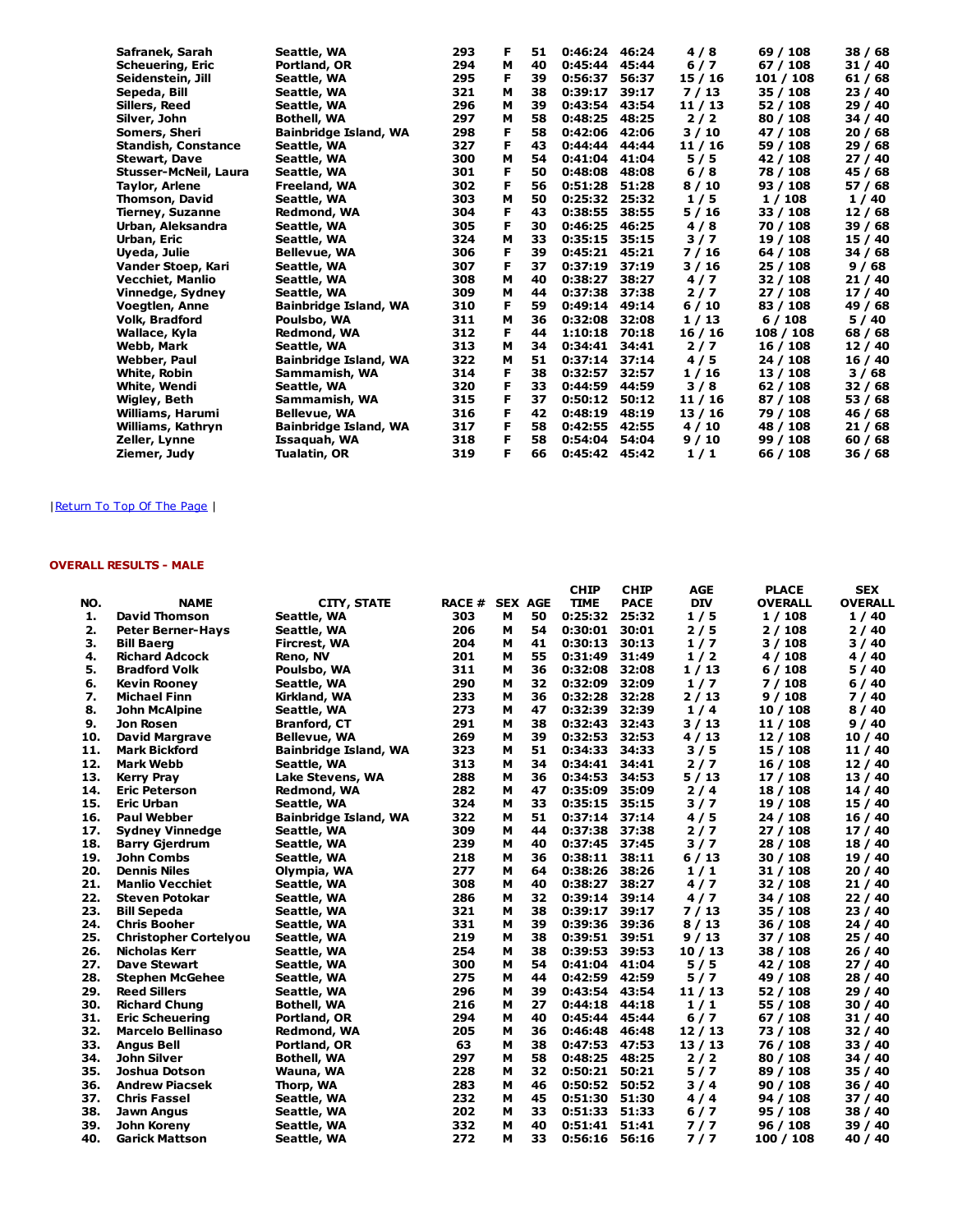### OVERALL RESULTS - FEMALE

|            |                                                |                                            |                |        |          | <b>CHIP</b>        | <b>CHIP</b>    | AGE              | <b>PLACE</b>         | <b>SEX</b>         |
|------------|------------------------------------------------|--------------------------------------------|----------------|--------|----------|--------------------|----------------|------------------|----------------------|--------------------|
| NO.        | <b>NAME</b>                                    | <b>CITY, STATE</b>                         | RACE # SEX AGE |        |          | <b>TIME</b>        | <b>PACE</b>    | <b>DIV</b>       | <b>OVERALL</b>       | <b>OVERALL</b>     |
| 1.         | <b>Kimberly Lorton</b>                         | Seattle, WA                                | 266            | F      | 31       | 0:32:01            | 32:01          | 1/8              | 5 / 108              | 1/68               |
| 2.         | Karen Davitt                                   | Lake Oswego, OR                            | 224            | F      | 42       | 0:32:23            | 32:23          | 1 / 16           | 8/108                | 2/68               |
| з.         | <b>Robin White</b>                             | Sammamish, WA                              | 314            | F      | 38       | 0:32:57            | 32:57          | 1 / 16           | 13 / 108             | 3 / 68             |
| 4.         | <b>Emma Coulson</b>                            | Kirkland, WA                               | 64             | F      | 25       | 0:34:16            | 34:16          | 1/2              | 14 / 108             | 4/68               |
| 5.         | Jennifer Mesler                                | Kent, WA                                   | 276            | F      | 40       | 0:35:17            | 35:17          | 2 / 16           | 20 / 108             | 5 / 68             |
| 6.         | <b>Nancy Clarke</b>                            | Snohomish, WA                              | 217            | F      | 37       | 0:36:24            | 36:24          | 2 / 16           | 21 / 108             | 6/68               |
| 7.<br>8.   | Karen Buttram                                  | Seattle, WA                                | 211<br>230     | F<br>F | 53<br>41 | 0:36:47            | 36:47<br>37:11 | 1/8<br>3/16      | 22 / 108             | 7/68               |
| 9.         | <b>Rachel Escoto</b>                           | Snohomish, WA                              | 307            | F      | 37       | 0:37:11<br>0:37:19 | 37:19          |                  | 23 / 108             | 8 / 68             |
| 10.        | Kari Vander Stoep<br><b>Francesca Leonetti</b> | Seattle, WA                                | 262            | F      | 41       | 0:37:22            | 37:22          | 3 / 16<br>4 / 16 | 25 / 108<br>26 / 108 | 9/68<br>10/68      |
| 11.        | Peggy Kent                                     | Seattle, WA<br>Mercer Island, WA           | 253            | F      | 57       | 0:38:03            | 38:03          | 1/10             | 29 / 108             | 11 / 68            |
| 12.        | <b>Suzanne Tierney</b>                         | Redmond, WA                                | 304            | F      | 43       | 0:38:55            | 38:55          | 5 / 16           | 33 / 108             | 12/68              |
| 13.        | Marena Hawk                                    | Seattle, WA                                | 244            | F      | 30       | 0:39:56            | 39:56          | 2/8              | 39 / 108             | 13 / 68            |
| 14.        | Kaetche Miller                                 | Seattle, WA                                | 325            | F      | 63       | 0:40:48            | 40:48          | 1/2              | 40 / 108             | 14 / 68            |
| 15.        | <b>E Houston Lebrun</b>                        | Seattle, WA                                | 261            | F      | 56       | 0:41:01            | 41:01          | 2 / 10           | 41 / 108             | 15 / 68            |
| 16.        | <b>Caroline Cardosi</b>                        | Seattle, WA                                | 213            | F      | 23       | 0:41:11            | 41:11          | 1/1              | 43 / 108             | 16 / 68            |
| 17.        | Sandra Poliachik                               | Seattle, WA                                | 285            | F      | 46       | 0:41:45            | 41:45          | 1/4              | 44 / 108             | 17 / 68            |
| 18.        | <b>Jane McGehee</b>                            | Seattle, WA                                | 274            | F      | 43       | 0:41:48            | 41:48          | 6/16             | 45 / 108             | 18 / 68            |
| 19.        | <b>Danielle Lansford</b>                       | San Antonio, TX                            | 259            | F      | 25       | 0:42:06            | 42:06          | 2/2              | 46 / 108             | 19 / 68            |
| 20.        | <b>Sheri Somers</b>                            | <b>Bainbridge Island, WA</b>               | 298            | F      | 58       | 0:42:06            | 42:06          | 3 / 10           | 47 / 108             | 20/68              |
| 21.        | Kathryn Williams                               | <b>Bainbridge Island, WA</b>               | 317            | F      | 58       | 0:42:55            | 42:55          | 4/10             | 48 / 108             | 21 / 68            |
| 22.        | <b>M Beth Crane</b>                            | Seattle, WA                                | 220            | F      | 56       | 0:43:04            | 43:04          | 5 / 10           | 50 / 108             | 22 / 68            |
| 23.        | <b>Melissa Bertocchini</b>                     | Seattle, WA                                | 208            | F      | 42       | 0:43:29            | 43:29          | 7 / 16           | 51 / 108             | 23 / 68            |
| 24.        | <b>Alice Brownstein</b>                        | Seattle, WA                                | 209            | F      | 39       | 0:44:01            | 44:01          | 4 / 16           | 53 / 108             | 24 / 68            |
| 25.        | <b>Kim Lowe</b>                                | Kirkland, WA                               | 267            | F      | 40       | 0:44:12            | 44:12          | 8/16             | 54 / 108             | 25 / 68            |
| 26.        | Adania Diaz                                    | Kenmore, WA                                | 225            | F      | 36       | 0:44:22            | 44:22          | 5/16             | 56 / 108             | 26/68              |
| 27.        | <b>Carey Farguhar</b>                          | Seattle, WA                                | 330            | F      | 42       | 0:44:36            | 44:36          | 9/16             | 57 / 108             | 27 / 68            |
| 28.        | Michelle Ihlan                                 | Seattle, WA                                | 248            | F      | 41       | 0:44:42            | 44:42          | 10 / 16          | 58 / 108             | 28 / 68            |
| 29.        | <b>Constance Standish</b>                      | Seattle, WA                                | 327            | F      | 43       | 0:44:44            | 44:44          | 11 / 16          | 59 / 108             | 29 / 68            |
| 30.        | <b>Ara Jane Olufson</b>                        | Seattle, WA                                | 278            | F      | 35       | 0:44:47            | 44:47          | 6/16             | 60 / 108             | 30 / 68            |
| 31.        | Jerilyn Praul                                  | Seattle, WA                                | 287            | F      | 51       | 0:44:52            | 44:52          | 2/8              | 61 / 108             | 31 / 68            |
| 32.        | Wendi White                                    | Seattle, WA                                | 320            | F      | 33       | 0:44:59            | 44:59          | 3/8              | 62 / 108             | 32 / 68            |
| 33.        | <b>Sharan Daniel</b>                           | Seattle, WA                                | 223            | F      | 52       | 0:45:17            | 45:17          | 3 / 8            | 63 / 108             | 33 / 68            |
| 34.        | Julie Uyeda                                    | Bellevue, WA                               | 306            | F      | 39       | 0:45:21            | 45:21          | 7 / 16           | 64 / 108             | 34 / 68            |
| 35.        | <b>Sarah Dods</b>                              | Seattle, WA                                | 226            | F      | 38       | 0:45:23            | 45:23          | 8/16             | 65 / 108             | 35 / 68            |
| 36.        | Judy Ziemer                                    | Tualatin, OR                               | 319            | F      | 66       | 0:45:42 45:42      |                | 1/1              | 66 / 108             | 36 / 68            |
| 37.        | <b>Teresa Forsyth</b>                          | Langely, WA                                | 234            | F      | 42       | 0:45:45            | 45:45          | 12/16            | 68 / 108             | 37 / 68            |
| 38.        | Sarah Safranek                                 | Seattle, WA                                | 293            | F      | 51       | 0:46:24            | 46:24          | 4 / 8            | 69 / 108             | 38 / 68            |
| 39.        | Aleksandra Urban                               | Seattle, WA                                | 305            | F      | 30       | 0:46:25            | 46:25          | 4/8              | 70 / 108             | 39 / 68            |
| 40.        | <b>Marieke Rack</b>                            | Seattle, WA                                | 289            | F      | 33       | 0:46:31            | 46:31          | 5 / 8            | 71 / 108             | 40 / 68            |
| 41.        | Leslie Hayes                                   | Boise, ID                                  | 328            | F      | 30       | 0:46:41            | 46:41          | 6 / 8            | 72 / 108             | 41 / 68            |
| 42.        | <b>Sheri Hancey</b>                            | Seattle, WA                                | 241            | F      | 54       | 0:46:52            | 46:52          | 5/8              | 74 / 108             | 42 / 68            |
| 43.        | <b>Stacey Panek</b>                            | Seattle, WA                                | 279            | F      | 38       | 0:47:03            | 47:03          | 9 / 16           | 75 / 108             | 43 / 68            |
| 44.        | Christina Isacson                              | Seattle, WA                                | 250            | F      | 47       | 0:48:04            | 48:04          | 2/4              | 77 / 108             | 44 / 68            |
| 45.        | Laura Stusser-McNeil                           | Seattle, WA                                | 301            | F      | 50       | 0:48:08            | 48:08          | 6 / 8            | 78 / 108             | 45 / 68            |
| 46.        | <b>Harumi Williams</b>                         | Bellevue, WA                               | 316            | F      | 42       | 0:48:19            | 48:19          | 13 / 16          | 79 / 108             | 46 / 68            |
| 47.        | <b>Bridget Hiedemann</b>                       | Seattle, WA                                | 246            | F<br>F | 44       | 0:48:44            | 48:44          | 14 / 16          | 81 / 108             | 47 / 68            |
| 48.        | Patricia Buchanan                              | Langley, WA                                | 210            | F      | 60       | 0:48:47            | 48:47<br>49:14 | 2/2              | 82 / 108             | 48 / 68            |
| 49.        | <b>Anne Voegtlen</b>                           | Bainbridge Island, WA                      | 310<br>252     | F      | 59<br>56 | 0:49:14            | 49:23          | 6 / 10           | 83 / 108             | 49 / 68            |
| 50.        | Linda Keeney                                   | Shoreline, WA                              |                |        |          | 0:49:23            |                | 7 / 10           | 84 / 108             | 50 / 68            |
| 51.<br>52. | Kathy Hebard<br><b>Chahna Ekstrom</b>          | <b>Bremerton, WA</b><br><b>Bothell, WA</b> | 245<br>229     | F<br>F | 38<br>44 | 0:49:40<br>0:49:56 | 49:40<br>49:56 | 10/16<br>15 / 16 | 85 / 108<br>86 / 108 | 51 / 68<br>52 / 68 |
| 53.        | Beth Wigley                                    | Sammamish, WA                              | 315            | F      | 37       | 0:50:12            | 50:12          | 11 / 16          | 87 / 108             | 53 / 68            |
| 54.        | Kristi Knieps                                  | Sammamish, WA                              | 257            | F      | 39       | 0:50:13            | 50:13          | 12/16            | 88 / 108             | 54/68              |
| 55.        | <b>Carolyn Hutter</b>                          | Seattle, WA                                | 326            | F      | 38       | 0:51:04 51:04      |                | 13/16            | 91 / 108             | 55 / 68            |
| 56.        | <b>Carol Chan</b>                              | Seattle, WA                                | 215            | F      | 32       | 0:51:08            | 51:08          | 7/8              | 92/108               | 56 / 68            |
| 57.        | <b>Arlene Taylor</b>                           | Freeland, WA                               | 302            | F      | 56       | 0:51:28            | 51:28          | 8/10             | 93 / 108             | 57 / 68            |
| 58.        | Sara Keogh                                     | Shoreline, WA                              | 329            | F      | 49       | 0:53:08            | 53:08          | 3/4              | 97 / 108             | 58 / 68            |
| 59.        | Ellen Kildal                                   | Seattle, WA                                | 255            | F      | 37       | 0:54:03            | 54:03          | 14/16            | 98 / 108             | 59 / 68            |
| 60.        | <b>Lynne Zeller</b>                            | Issaquah, WA                               | 318            | F      | 58       | 0:54:04            | 54:04          | 9/10             | 99 / 108             | 60/68              |
| 61.        | Jill Seidenstein                               | Seattle, WA                                | 295            | F      | 39       | 0:56:37            | 56:37          | 15 / 16          | 101 / 108            | 61 / 68            |
| 62.        | <b>Anna Marshall</b>                           | Seattle, WA                                | 270            | F      | 39       | 0:57:12            | 57:12          | 16 / 16          | 102 / 108            | 62 / 68            |
| 63.        | Amy Klosterman                                 | Seattle, WA                                | 256            | F      | 34       | 0:59:37            | 59:37          | 8/8              | 103 / 108            | 63 / 68            |
| 64.        | <b>Nancy Lacombe</b>                           | Bellevue, WA                               | 258            | F      | 51       | 0:59:48            | 59:48          | 7/8              | 104 / 108            | 64 / 68            |
| 65.        | <b>Kathy Marvin</b>                            | Kirkland, WA                               | 271            | F      | 52       | 1:01:21 61:21      |                | 8/8              | 105 / 108            | 65 / 68            |
| 66.        | <b>Denise Geroux</b>                           | Seattle, WA                                | 237            | F      | 46       | 1:04:54            | 64:54          | 4/4              | 106 / 108            | 66 / 68            |
| 67.        | <b>Mary Pigott</b>                             | Sammamish, WA                              | 284            | F      | 59       | 1:06:04            | 66:04          | 10/10            | 107 / 108            | 67 / 68            |
| 68.        | Kyla Wallace                                   | Redmond, WA                                | 312            | F      | 44       | 1:10:18 70:18      |                | 16 / 16          | 108 / 108            | 68 / 68            |

| Return To Top Of The Page |

# AGE DIVISION RESULTS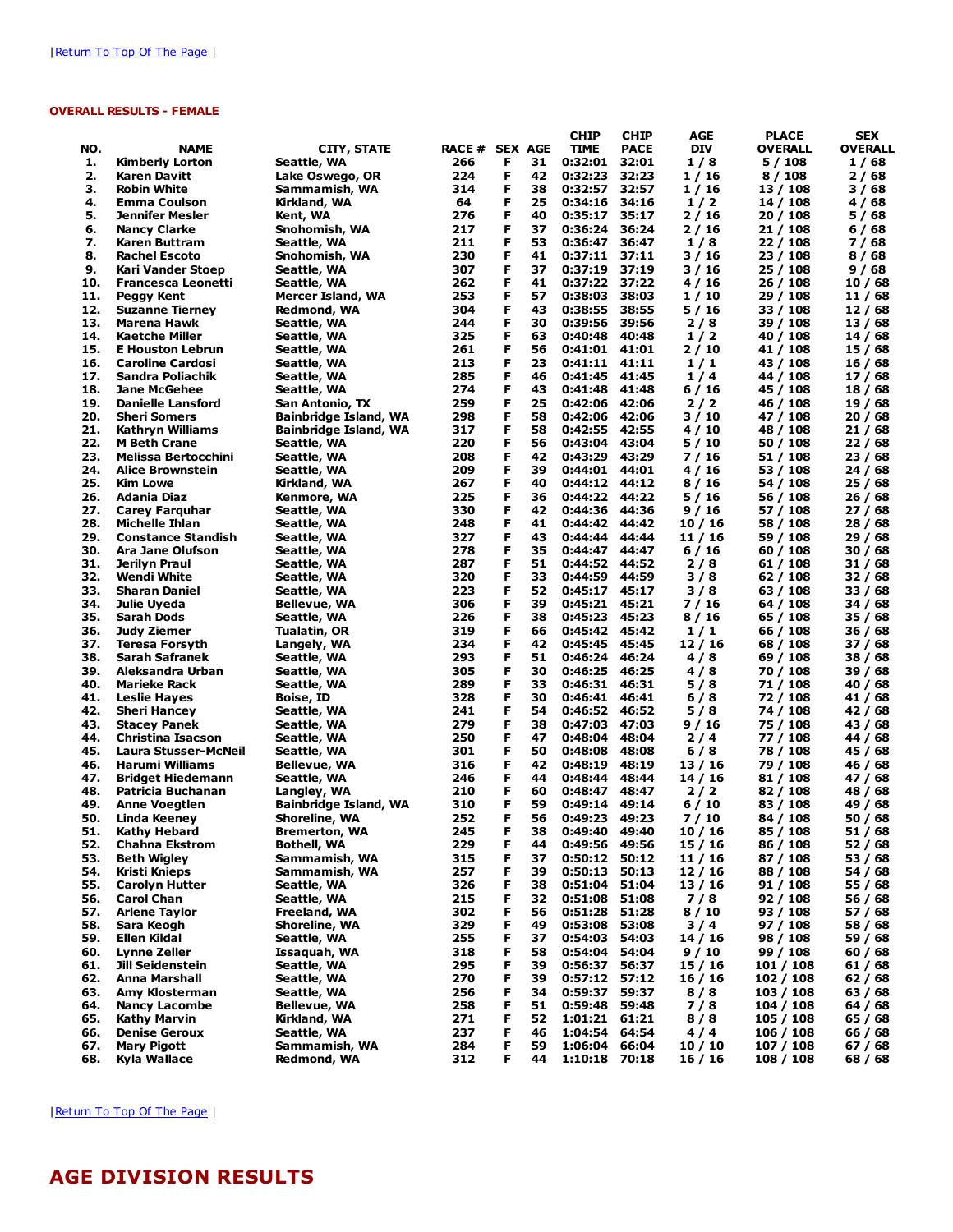#### FEMALE 19 TO 24 YEARS OF AGE - 1 MILE WETSUI

|     |                     |                    |                     |  | CHIP               | <b>CHIP</b> | <b>AGE</b> | <b>PLACE</b>   | <b>SEX</b>     |
|-----|---------------------|--------------------|---------------------|--|--------------------|-------------|------------|----------------|----------------|
| NO. | <b>NAME</b>         | <b>CITY, STATE</b> | RACE # SEX AGE TIME |  |                    | <b>PACE</b> | <b>DIV</b> | <b>OVERALL</b> | <b>OVERALL</b> |
|     | 1. Caroline Cardosi | Seattle, WA        | 213                 |  | F 23 0:41:11 41:11 |             | 1/1        | 43 / 108       | 16 / 68        |

#### MALE 25 TO 29 YEARS OF AGE - 1 MILE WETSUI

| NO. | <b>NAME</b><br>1. Richard Chung | <b>CITY, STATE</b><br>Bothell, WA | 216 | M 27 | <b>CHIP</b><br>RACE # SEX AGE TIME PACE<br>0:44:18 44:18 | <b>CHIP</b> | AGE<br><b>DIV</b><br>1/1 | <b>PLACE</b><br><b>OVERALL</b><br>55 / 108 | <b>SEX</b><br><b>OVERALL</b><br>30/40 |
|-----|---------------------------------|-----------------------------------|-----|------|----------------------------------------------------------|-------------|--------------------------|--------------------------------------------|---------------------------------------|
|     |                                 |                                   |     |      |                                                          |             |                          |                                            |                                       |

#### FEMALE 25 TO 29 YEARS OF AGE - 1 MILE WETSUI

|     |                          |                        |                |    | CHIP             | <b>CHIP</b> | AGE | <b>PLACE</b>   | <b>SEX</b>     |
|-----|--------------------------|------------------------|----------------|----|------------------|-------------|-----|----------------|----------------|
| NO. | <b>NAME</b>              | CITY, STATE            | RACE # SEX AGE |    | <b>TIME</b>      | <b>PACE</b> | DIV | <b>OVERALL</b> | <b>OVERALL</b> |
|     | Emma Coulson             | Kirkland, WA           | 64             | F. | 25 0:34:16 34:16 |             | 1/2 | 14 / 108       | 4/68           |
|     | <b>Danielle Lansford</b> | <b>San Antonio, TX</b> | 259            |    | 25 0:42:06 42:06 |             | 2/2 | 46 / 108       | 19/68          |

#### MALE 30 TO 34 YEARS OF AGE - 1 MILE WETSUI

| NO. | <b>NAME</b>           | <b>CITY, STATE</b> | <b>RACE # SEX AGE</b> |   |     | <b>CHIP</b><br><b>TIME</b> | <b>CHIP</b><br><b>PACE</b> | AGE<br><b>DIV</b> | <b>PLACE</b><br><b>OVERALL</b> | <b>SEX</b><br><b>OVERALL</b> |
|-----|-----------------------|--------------------|-----------------------|---|-----|----------------------------|----------------------------|-------------------|--------------------------------|------------------------------|
| 1.  | <b>Kevin Rooney</b>   | Seattle, WA        | 290                   | м | 32  | 0:32:09                    | 32:09                      | 1/7               | 7 / 108                        | 6/40                         |
| 2.  | Mark Webb             | Seattle, WA        | 313                   | м | 34  | 0:34:41                    | 34:41                      | 2/7               | 16 / 108                       | 12/40                        |
| з.  | Eric Urban            | Seattle, WA        | 324                   | м | 33. | 0:35:15 35:15              |                            | 3/7               | 19 / 108                       | 15 / 40                      |
| 4.  | Steven Potokar        | Seattle, WA        | 286                   | м | 32  | 0:39:14                    | 39:14                      | 4/7               | 34 / 108                       | 22/40                        |
| 5.  | Joshua Dotson         | Wauna, WA          | 228                   | м | 32  | 0:50:21                    | 50:21                      | 5/7               | 89 / 108                       | 35 / 40                      |
| 6.  | Jawn Angus            | Seattle, WA        | 202                   | м | 33  | 0:51:33 51:33              |                            | $6/7$             | 95 / 108                       | 38 / 40                      |
| 7.  | <b>Garick Mattson</b> | Seattle, WA        | 272                   | м | 33  | 0:56:16                    | 56:16                      | 7/7               | 100 / 108                      | 40 / 40                      |

#### FEMALE 30 TO 34 YEARS OF AGE - 1 MILE WETSUI

| NO. | <b>NAME</b>            | <b>CITY, STATE</b> | <b>RACE #</b> |    | <b>SEX AGE</b> | <b>CHIP</b><br><b>TIME</b> | <b>CHIP</b><br><b>PACE</b> | AGE<br><b>DIV</b> | <b>PLACE</b><br><b>OVERALL</b> | <b>SEX</b><br><b>OVERALL</b> |
|-----|------------------------|--------------------|---------------|----|----------------|----------------------------|----------------------------|-------------------|--------------------------------|------------------------------|
| 1.  | <b>Kimberly Lorton</b> | Seattle, WA        | 266           | F. | 31             | 0:32:01                    | 32:01                      | 1/8               | 5/108                          | 1/68                         |
| 2.  | Marena Hawk            | Seattle, WA        | 244           | F  | 30             | 0:39:56 39:56              |                            | 2/8               | 39 / 108                       | 13/68                        |
| з.  | Wendi White            | Seattle, WA        | 320           | F  | 33             | 0:44:59                    | 44:59                      | 3/8               | 62/108                         | 32/68                        |
| 4.  | Aleksandra Urban       | Seattle, WA        | 305           | F. | 30             | 0:46:25 46:25              |                            | 4/8               | 70 / 108                       | 39/68                        |
| 5.  | <b>Marieke Rack</b>    | Seattle, WA        | 289           | F  | 33.            | 0:46:31 46:31              |                            | 5/8               | 71 / 108                       | 40 / 68                      |
| 6.  | <b>Leslie Hayes</b>    | Boise, ID          | 328           | F  | 30             | 0:46:41                    | 46:41                      | 6/8               | 72 / 108                       | 41 / 68                      |
| 7.  | <b>Carol Chan</b>      | Seattle, WA        | 215           |    | 32             | 0:51:08                    | 51:08                      | 7/8               | 92/108                         | 56 / 68                      |
| 8.  | Amy Klosterman         | Seattle, WA        | 256           |    | 34             | 0:59:37                    | 59:37                      | 8/8               | 103 / 108                      | 63/68                        |

#### MALE 35 TO 39 YEARS OF AGE - 1 MILE WETSUI

|     |                              |                     |              |   |                | <b>CHIP</b>   | <b>CHIP</b> | AGE        | <b>PLACE</b>   | <b>SEX</b>     |
|-----|------------------------------|---------------------|--------------|---|----------------|---------------|-------------|------------|----------------|----------------|
| NO. | <b>NAME</b>                  | <b>CITY, STATE</b>  | <b>RACE#</b> |   | <b>SEX AGE</b> | <b>TIME</b>   | <b>PACE</b> | <b>DIV</b> | <b>OVERALL</b> | <b>OVERALL</b> |
| 1.  | <b>Bradford Volk</b>         | Poulsbo, WA         | 311          | м | 36             | 0:32:08       | 32:08       | 1/13       | 6/108          | 5/40           |
| 2.  | Michael Finn                 | Kirkland, WA        | 233          | м | 36             | 0:32:28 32:28 |             | 2/13       | 9/108          | 7/40           |
| з.  | Jon Rosen                    | <b>Branford, CT</b> | 291          | м | 38             | 0:32:43 32:43 |             | 3/13       | 11 / 108       | 9/40           |
| 4.  | <b>David Margrave</b>        | <b>Bellevue, WA</b> | 269          | м | 39             | 0:32:53 32:53 |             | 4/13       | 12 / 108       | 10/40          |
| 5.  | <b>Kerry Pray</b>            | Lake Stevens, WA    | 288          | м | 36             | 0:34:53       | 34:53       | 5/13       | 17 / 108       | 13 / 40        |
| 6.  | <b>John Combs</b>            | Seattle, WA         | 218          | м | 36             | 0:38:11       | 38:11       | 6/13       | 30 / 108       | 19 / 40        |
| 7.  | <b>Bill Sepeda</b>           | Seattle, WA         | 321          | м | 38             | 0:39:17       | 39:17       | 7/13       | 35 / 108       | 23/40          |
| 8.  | <b>Chris Booher</b>          | Seattle, WA         | 331          | м | 39             | 0:39:36       | 39:36       | 8/13       | 36 / 108       | 24 / 40        |
| 9.  | <b>Christopher Cortelyou</b> | Seattle, WA         | 219          | м | 38             | 0:39:51 39:51 |             | 9/13       | 37 / 108       | 25/40          |
| 10. | <b>Nicholas Kerr</b>         | Seattle, WA         | 254          | м | 38             | 0:39:53       | 39:53       | 10/13      | 38 / 108       | 26/40          |
| 11. | <b>Reed Sillers</b>          | Seattle, WA         | 296          | м | 39             | 0:43:54       | 43:54       | 11/13      | 52 / 108       | 29 / 40        |
| 12. | <b>Marcelo Bellinaso</b>     | Redmond, WA         | 205          | м | 36             | 0:46:48       | 46:48       | 12/13      | 73 / 108       | 32/40          |
| 13. | <b>Angus Bell</b>            | Portland, OR        | 63           | м | 38             | 0:47:53 47:53 |             | 13/13      | 76 / 108       | 33 / 40        |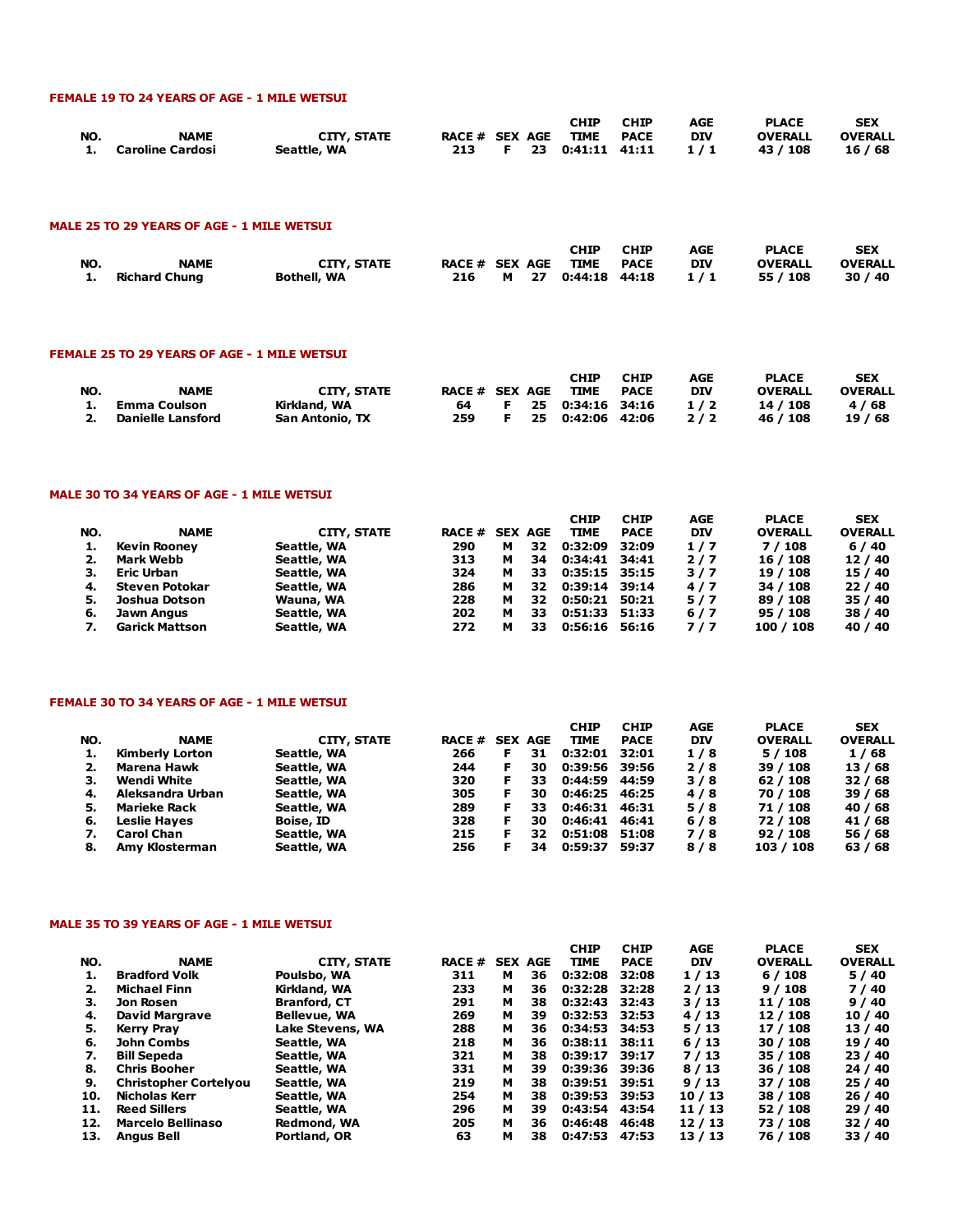#### FEMALE 35 TO 39 YEARS OF AGE - 1 MILE WETSUI

|                         |                      |     |    |        | <b>CHIP</b>    |             | AGE                                                         |                | <b>SEX</b>                  |
|-------------------------|----------------------|-----|----|--------|----------------|-------------|-------------------------------------------------------------|----------------|-----------------------------|
| <b>NAME</b>             | <b>CITY, STATE</b>   |     |    |        | <b>TIME</b>    | <b>PACE</b> | <b>DIV</b>                                                  | <b>OVERALL</b> | <b>OVERALL</b>              |
| <b>Robin White</b>      | Sammamish, WA        | 314 | F. | 38     | 0:32:57        | 32:57       | 1/16                                                        | 13 / 108       | 3/68                        |
| <b>Nancy Clarke</b>     | Snohomish, WA        | 217 | F. | 37     |                | 36:24       | 2/16                                                        | 21 / 108       | 6/68                        |
| Kari Vander Stoep       | Seattle, WA          | 307 | F. | 37     | 0:37:19        | 37:19       | 3/16                                                        | 25/108         | 9/68                        |
| <b>Alice Brownstein</b> | Seattle, WA          | 209 | F  | 39     | 0:44:01        | 44:01       | 4/16                                                        | 53 / 108       | 24/68                       |
| <b>Adania Diaz</b>      | Kenmore, WA          | 225 | F  | 36     |                | 44:22       | 5/16                                                        | 56 / 108       | 26/68                       |
| Ara Jane Olufson        | Seattle, WA          | 278 | F  | 35     | 0:44:47        | 44:47       | 6/16                                                        | 60/108         | 30/68                       |
| Julie Uveda             | <b>Bellevue, WA</b>  | 306 | F  | 39     |                |             | 7/16                                                        | 64 / 108       | 34 / 68                     |
| Sarah Dods              | Seattle, WA          | 226 | F  | 38     | 0:45:23        | 45:23       | 8/16                                                        | 65 / 108       | 35 / 68                     |
| <b>Stacey Panek</b>     | Seattle, WA          | 279 | F  | 38     | 0:47:03        | 47:03       | 9/16                                                        | 75 / 108       | 43 / 68                     |
| <b>Kathy Hebard</b>     | <b>Bremerton, WA</b> | 245 |    | 38     | 0:49:40        | 49:40       | 10/16                                                       | 85 / 108       | 51 / 68                     |
| Beth Wialev             | Sammamish, WA        | 315 | F  | 37     |                | 50:12       | 11 / 16                                                     | 87 / 108       | 53 / 68                     |
| Kristi Knieps           | Sammamish, WA        | 257 | F  | 39     | 0:50:13        | 50:13       | 12/16                                                       | 88 / 108       | 54 / 68                     |
| <b>Carolyn Hutter</b>   | Seattle, WA          | 326 | F  | 38     | 0:51:04        | 51:04       | 13/16                                                       | 91/108         | 55 / 68                     |
| Ellen Kildal            | Seattle, WA          | 255 | F  | 37     | 0:54:03        | 54:03       | 14/16                                                       | 98 / 108       | 59 / 68                     |
| <b>Jill Seidenstein</b> | Seattle, WA          | 295 | F  | 39     | 0:56:37        | 56:37       | 15/16                                                       | 101 / 108      | 61/68                       |
| <b>Anna Marshall</b>    | Seattle, WA          | 270 | F  | 39     |                | 57:12       | 16 / 16                                                     | 102 / 108      | 62/68                       |
|                         |                      |     |    | RACE # | <b>SEX AGE</b> |             | 0:36:24<br>0:44:22<br>$0:45:21$ 45:21<br>0:50:12<br>0:57:12 |                | <b>CHIP</b><br><b>PLACE</b> |

### MALE 40 TO 44 YEARS OF AGE - 1 MILE WETSUI

|     |                        |              |                |   |    | <b>CHIP</b>   | <b>CHIP</b> | AGE        | <b>PLACE</b>   | <b>SEX</b>     |
|-----|------------------------|--------------|----------------|---|----|---------------|-------------|------------|----------------|----------------|
| NO. | <b>NAME</b>            | CITY, STATE  | RACE # SEX AGE |   |    | <b>TIME</b>   | <b>PACE</b> | <b>DIV</b> | <b>OVERALL</b> | <b>OVERALL</b> |
|     | <b>Bill Baerg</b>      | Fircrest, WA | 204            | м | 41 | 0:30:13       | 30:13       | 1/7        | 3/108          | 3/40           |
|     | <b>Sydney Vinnedge</b> | Seattle, WA  | 309            | м | 44 | 0:37:38 37:38 |             | 2/7        | 27/108         | 17/40          |
|     | <b>Barry Gjerdrum</b>  | Seattle, WA  | 239            | м | 40 | 0:37:45 37:45 |             | 3/7        | 28 / 108       | 18 / 40        |
| 4.  | Manlio Vecchiet        | Seattle, WA  | 308            | м | 40 | 0:38:27       | 38:27       | 4/7        | 32/108         | 21/40          |
| 5.  | <b>Stephen McGehee</b> | Seattle, WA  | 275            | м | 44 | 0:42:59       | 42:59       | 5/7        | 49 / 108       | 28 / 40        |
| 6.  | <b>Eric Scheuering</b> | Portland, OR | 294            | м | 40 | 0:45:44       | 45:44       | 6/7        | 67 / 108       | 31 / 40        |
|     | John Koreny            | Seattle, WA  | 332            | м | 40 | 0:51:41 51:41 |             | 7/7        | 96/108         | 39 / 40        |

#### FEMALE 40 TO 44 YEARS OF AGE - 1 MILE WETSUI

|     |                            |                     |               |    |                | <b>CHIP</b>   | <b>CHIP</b> | <b>AGE</b> | <b>PLACE</b>   | <b>SEX</b>     |
|-----|----------------------------|---------------------|---------------|----|----------------|---------------|-------------|------------|----------------|----------------|
| NO. | <b>NAME</b>                | <b>CITY, STATE</b>  | <b>RACE #</b> |    | <b>SEX AGE</b> | <b>TIME</b>   | <b>PACE</b> | <b>DIV</b> | <b>OVERALL</b> | <b>OVERALL</b> |
| 1.  | Karen Davitt               | Lake Oswego, OR     | 224           | F. | 42             | 0:32:23       | 32:23       | 1/16       | 8/108          | 2/68           |
| 2.  | Jennifer Mesler            | Kent, WA            | 276           | F. | 40             | 0:35:17       | 35:17       | 2/16       | 20 / 108       | 5/68           |
| З.  | <b>Rachel Escoto</b>       | Snohomish, WA       | 230           | F. | 41             | 0:37:11       | 37:11       | 3/16       | 23/108         | 8/68           |
| 4.  | <b>Francesca Leonetti</b>  | Seattle, WA         | 262           | F  | 41             | 0:37:22 37:22 |             | 4/16       | 26/108         | 10/68          |
| 5.  | <b>Suzanne Tierney</b>     | Redmond, WA         | 304           | F. | 43.            | 0:38:55 38:55 |             | 5/16       | 33 / 108       | 12/68          |
| 6.  | Jane McGehee               | Seattle, WA         | 274           | F. | 43.            | 0:41:48       | 41:48       | 6/16       | 45 / 108       | 18 / 68        |
| 7.  | <b>Melissa Bertocchini</b> | Seattle, WA         | 208           | F  | 42             | 0:43:29       | 43:29       | 7/16       | 51 / 108       | 23/68          |
| 8.  | Kim Lowe                   | Kirkland, WA        | 267           | F. | 40             | 0:44:12       | 44:12       | 8/16       | 54 / 108       | 25/68          |
| 9.  | Carey Farguhar             | Seattle, WA         | 330           | F. | 42             | 0:44:36       | 44:36       | 9/16       | 57 / 108       | 27/68          |
| 10. | Michelle Ihlan             | Seattle, WA         | 248           | F. | 41             | 0:44:42 44:42 |             | 10/16      | 58 / 108       | 28 / 68        |
| 11. | <b>Constance Standish</b>  | Seattle, WA         | 327           | F  | 43.            | 0:44:44       | 44:44       | 11/16      | 59 / 108       | 29/68          |
| 12. | Teresa Forsyth             | Langely, WA         | 234           | F. | 42             | 0:45:45 45:45 |             | 12/16      | 68 / 108       | 37/68          |
| 13. | Harumi Williams            | <b>Bellevue, WA</b> | 316           | F. | 42             | 0:48:19       | 48:19       | 13 / 16    | 79 / 108       | 46 / 68        |
| 14. | <b>Bridget Hiedemann</b>   | Seattle, WA         | 246           | F  | 44             | 0:48:44       | 48:44       | 14/16      | 81 / 108       | 47 / 68        |
| 15. | <b>Chahna Ekstrom</b>      | <b>Bothell, WA</b>  | 229           | F. | 44             | 0:49:56       | 49:56       | 15/16      | 86 / 108       | 52 / 68        |
| 16. | Kyla Wallace               | Redmond, WA         | 312           | F  | 44             | 1:10:18       | 70:18       | 16/16      | 108 / 108      | 68 / 68        |

### MALE 45 TO 49 YEARS OF AGE - 1 MILE WETSUI

|     |                |             |                       |   |    | <b>CHIP</b>        | <b>CHIP</b> | AGE        | <b>PLACE</b>   | <b>SEX</b>     |
|-----|----------------|-------------|-----------------------|---|----|--------------------|-------------|------------|----------------|----------------|
| NO. | <b>NAME</b>    | CITY, STATE | <b>RACE # SEX AGE</b> |   |    | <b>TIME</b>        | <b>PACE</b> | <b>DIV</b> | <b>OVERALL</b> | <b>OVERALL</b> |
| 1.  | John McAlpine  | Seattle, WA | 273                   | м | 47 | 0:32:39 32:39      |             | 1/4        | 10 / 108       | 8/40           |
| 2.  | Eric Peterson  | Redmond, WA | 282                   | м | 47 | 0:35:09 35:09      |             | 2/4        | 18 / 108       | 14 / 40        |
| 3.  | Andrew Piacsek | Thorp, WA   | 283                   | м |    | 46  0:50:52  50:52 |             | 3/4        | 90/108         | 36/40          |
| 4.  | Chris Fassel   | Seattle, WA | 232                   | м |    | 45 0:51:30 51:30   |             | 4/4        | 94 / 108       | 37/40          |

### FEMALE 45 TO 49 YEARS OF AGE - 1 MILE WETSUI

|     |                     |                    |                |   | CHIP             | <b>CHIP</b> | AGE        | <b>PLACE</b>   | <b>SEX</b>     |
|-----|---------------------|--------------------|----------------|---|------------------|-------------|------------|----------------|----------------|
| NO. | <b>NAME</b>         | <b>CITY, STATE</b> | RACE # SEX AGE |   | TIME             | PACE        | <b>DIV</b> | <b>OVERALL</b> | <b>OVERALL</b> |
|     | 1. Sandra Poliachik | Seattle, WA        | 285            | F | 46 0:41:45 41:45 |             | 1/4        | 44 / 108       | 17/68          |
| 2.  | Christina Isacson   | Seattle, WA        | 250            |   | 47 0:48:04 48:04 |             | 2/4        | 77 / 108       | 44 / 68        |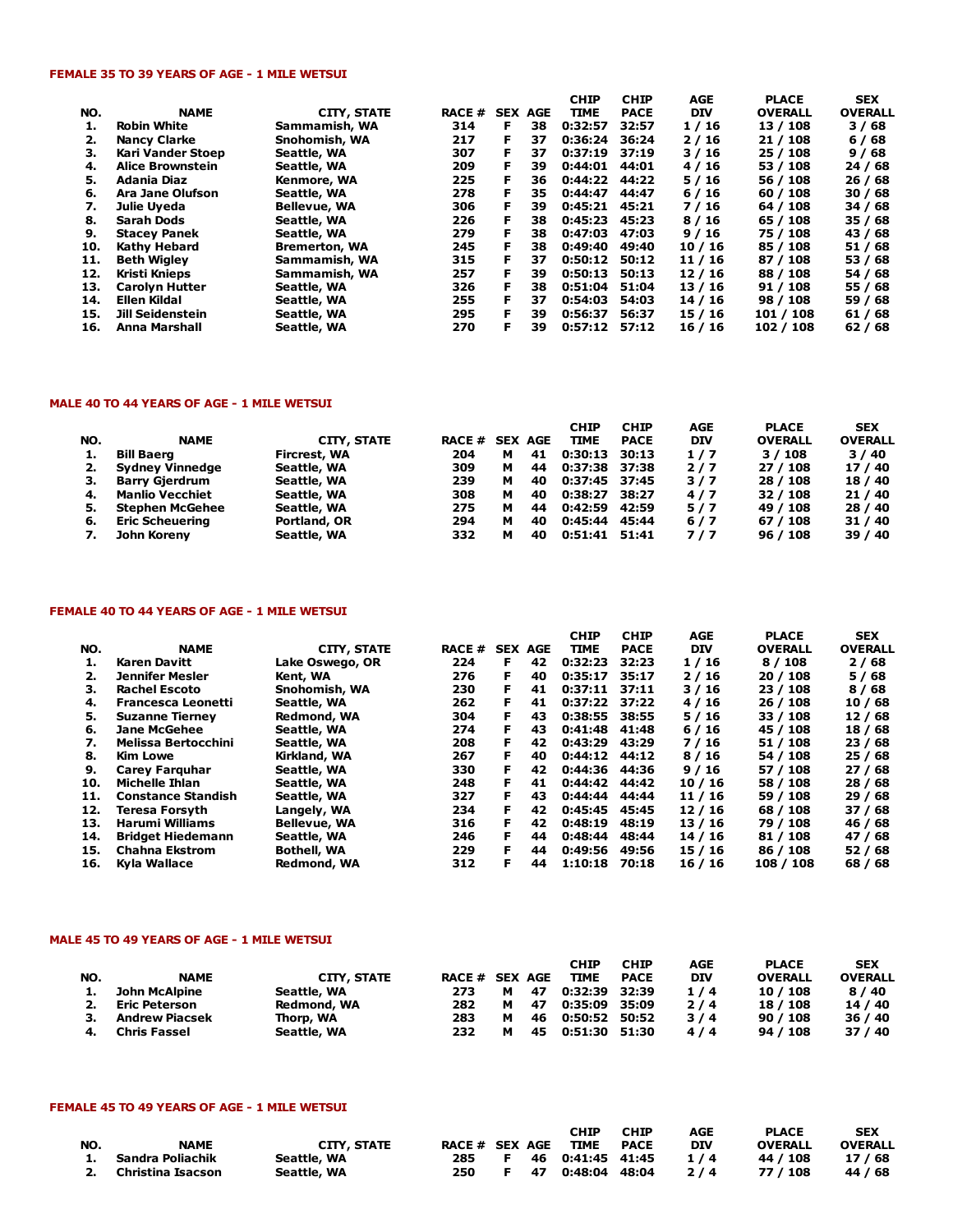| 3. Sara Keogh    | <b>Shoreline, WA</b> |  |  |                            | 329 F 49 0:53:08 53:08 3/4 97/108 58/68 |  |
|------------------|----------------------|--|--|----------------------------|-----------------------------------------|--|
| 4. Denise Geroux | Seattle, WA          |  |  | 237 F 46 1:04:54 64:54 4/4 | 106/108 66/68                           |  |

### MALE 50 TO 54 YEARS OF AGE - 1 MILE WETSUI

|     |                          |                              |                |   |    | <b>CHIP</b>   | <b>CHIP</b> | AGE        | <b>PLACE</b>   | <b>SEX</b>     |
|-----|--------------------------|------------------------------|----------------|---|----|---------------|-------------|------------|----------------|----------------|
| NO. | <b>NAME</b>              | CITY, STATE                  | RACE # SEX AGE |   |    | <b>TIME</b>   | <b>PACE</b> | <b>DIV</b> | <b>OVERALL</b> | <b>OVERALL</b> |
|     | <b>David Thomson</b>     | Seattle, WA                  | 303            | м | 50 | 0:25:32 25:32 |             | 1/5        | 1 / 108        | 1/40           |
| 2.  | <b>Peter Berner-Hays</b> | Seattle, WA                  | 206            | м | 54 | 0:30:01 30:01 |             | 2/5        | 2/108          | 2/40           |
|     | <b>Mark Bickford</b>     | <b>Bainbridge Island, WA</b> | 323            | м | 51 | 0:34:33 34:33 |             | 3/5        | 15 / 108       | 11 / 40        |
| 4.  | <b>Paul Webber</b>       | <b>Bainbridge Island, WA</b> | 322            | м | 51 | 0:37:14 37:14 |             | 4/5        | 24 / 108       | 16/40          |
|     | <b>Dave Stewart</b>      | Seattle, WA                  | 300            | м | 54 | 0:41:04 41:04 |             | 5/5        | 42 / 108       | 27/40          |

#### FEMALE 50 TO 54 YEARS OF AGE - 1 MILE WETSUI

|     |                       |                     |               |    |                | <b>CHIP</b>   | <b>CHIP</b> | AGE        | <b>PLACE</b>   | <b>SEX</b>     |
|-----|-----------------------|---------------------|---------------|----|----------------|---------------|-------------|------------|----------------|----------------|
| NO. | <b>NAME</b>           | CITY, STATE         | <b>RACE #</b> |    | <b>SEX AGE</b> | <b>TIME</b>   | <b>PACE</b> | <b>DIV</b> | <b>OVERALL</b> | <b>OVERALL</b> |
|     | Karen Buttram         | Seattle, WA         | 211           | F  | 53.            | 0:36:47       | 36:47       | 1/8        | 22/108         | 7/68           |
|     | Jerilyn Praul         | Seattle, WA         | 287           |    | 51             | 0:44:52 44:52 |             | 2/8        | 61 / 108       | 31/68          |
| З.  | <b>Sharan Daniel</b>  | Seattle, WA         | 223           | F. | 52.            | 0:45:17       | 45:17       | 3/8        | 63 / 108       | 33/68          |
| 4.  | <b>Sarah Safranek</b> | Seattle, WA         | 293           |    | 51             | 0:46:24       | 46:24       | 4/8        | 69 / 108       | 38 / 68        |
| 5.  | <b>Sheri Hancey</b>   | Seattle, WA         | 241           |    | 54             | 0:46:52 46:52 |             | 5/8        | 74 / 108       | 42 / 68        |
| 6.  | Laura Stusser-McNeil  | Seattle, WA         | 301           |    | 50             | 0:48:08       | 48:08       | 6/8        | 78 / 108       | 45 / 68        |
|     | Nancy Lacombe         | <b>Bellevue, WA</b> | 258           |    | 51             | 0:59:48 59:48 |             | 7/8        | 104 / 108      | 64 / 68        |
| 8.  | Kathy Marvin          | Kirkland, WA        | 271           |    | 52             | 1:01:21 61:21 |             | 8/8        | 105 / 108      | 65 / 68        |

#### MALE 55 TO 59 YEARS OF AGE - 1 MILE WETSUI

| NO. | <b>NAME</b>                      | CITY, STATE                    | RACE # SEX AGE |   | CHIP<br><b>TIME</b>                      | <b>CHIP</b><br>PACE | AGE<br>DIV | <b>PLACE</b><br><b>OVERALL</b> | <b>SEX</b><br><b>OVERALL</b> |
|-----|----------------------------------|--------------------------------|----------------|---|------------------------------------------|---------------------|------------|--------------------------------|------------------------------|
| 1.  | Richard Adcock<br>2. John Silver | Reno, NV<br><b>Bothell, WA</b> | 201<br>297     | м | M 55 0:31:49 31:49<br>58  0:48:25  48:25 |                     | 1/2<br>2/2 | 4 / 108<br>80 / 108            | 4/40<br>34/40                |

### FEMALE 55 TO 59 YEARS OF AGE - 1 MILE WETSUI

|     |                         |                              |               |    |                | <b>CHIP</b>   | <b>CHIP</b> | <b>AGE</b> | <b>PLACE</b>   | <b>SEX</b>     |
|-----|-------------------------|------------------------------|---------------|----|----------------|---------------|-------------|------------|----------------|----------------|
| NO. | <b>NAME</b>             | CITY, STATE                  | <b>RACE #</b> |    | <b>SEX AGE</b> | <b>TIME</b>   | <b>PACE</b> | <b>DIV</b> | <b>OVERALL</b> | <b>OVERALL</b> |
|     | Peggy Kent              | Mercer Island, WA            | 253           | F  | 57             | 0:38:03       | 38:03       | 1/10       | 29 / 108       | 11 / 68        |
|     | <b>E</b> Houston Lebrun | Seattle, WA                  | 261           | F  | 56             | 0:41:01       | 41:01       | 2/10       | 41 / 108       | 15 / 68        |
| З.  | <b>Sheri Somers</b>     | <b>Bainbridge Island, WA</b> | 298           | F  | 58.            | 0:42:06 42:06 |             | 3/10       | 47 / 108       | 20/68          |
| 4.  | Kathryn Williams        | Bainbridge Island, WA        | 317           | F. | 58.            | 0:42:55 42:55 |             | 4/10       | 48 / 108       | 21/68          |
| 5.  | <b>M</b> Beth Crane     | Seattle, WA                  | 220           | F. | 56.            | 0:43:04       | 43:04       | 5/10       | 50 / 108       | 22/68          |
| 6.  | <b>Anne Voegtlen</b>    | <b>Bainbridge Island, WA</b> | 310           | F. | 59             | 0:49:14       | 49:14       | 6/10       | 83 / 108       | 49 / 68        |
| 7.  | Linda Keeney            | Shoreline, WA                | 252           | F. | 56.            | 0:49:23 49:23 |             | 7/10       | 84 / 108       | 50 / 68        |
| 8.  | <b>Arlene Taylor</b>    | Freeland, WA                 | 302           | F  | 56.            | 0:51:28 51:28 |             | 8/10       | 93/108         | 57 / 68        |
| 9.  | Lynne Zeller            | Issaquah, WA                 | 318           | F  | 58             | 0:54:04 54:04 |             | 9/10       | 99/108         | 60/68          |
| 10. | Mary Pigott             | Sammamish, WA                | 284           | F  | 59             | 1:06:04       | 66:04       | 10/10      | 107 / 108      | 67/68          |

### MALE 60 TO 64 YEARS OF AGE - 1 MILE WETSUI

|           |                     |                    |                |  | CHIP               | <b>CHIP</b> | AGE        | <b>PLACE</b>   | <b>SEX</b>     |
|-----------|---------------------|--------------------|----------------|--|--------------------|-------------|------------|----------------|----------------|
| <b>NO</b> | <b>NAME</b>         | <b>CITY, STATE</b> | RACE # SEX AGE |  | : TIME PACE        |             | <b>DIV</b> | <b>OVERALL</b> | <b>OVERALL</b> |
|           | <b>Dennis Niles</b> | Olympia, WA        | 277            |  | M 64 0:38:26 38:26 |             | 1/1        | 31 / 108       | 20/40          |

## FEMALE 60 TO 64 YEARS OF AGE - 1 MILE WETSUI

| NO. | <b>NAME</b>                               | <b>CITY, STATE</b>         | RACE # SEX AGE |  | <b>CHIP</b><br>TIME PACE               | <b>CHIP</b> | AGE<br><b>DIV</b> | <b>PLACE</b><br><b>OVERALL</b> | <b>SEX</b><br><b>OVERALL</b> |
|-----|-------------------------------------------|----------------------------|----------------|--|----------------------------------------|-------------|-------------------|--------------------------------|------------------------------|
|     | 1. Kaetche Miller<br>2. Patricia Buchanan | Seattle, WA<br>Langley, WA | 325<br>210     |  | F 63 0:40:48 40:48<br>60 0:48:47 48:47 |             | 1/2<br>2/2        | 40 / 108<br>82 / 108           | 14 / 68<br>48 / 68           |